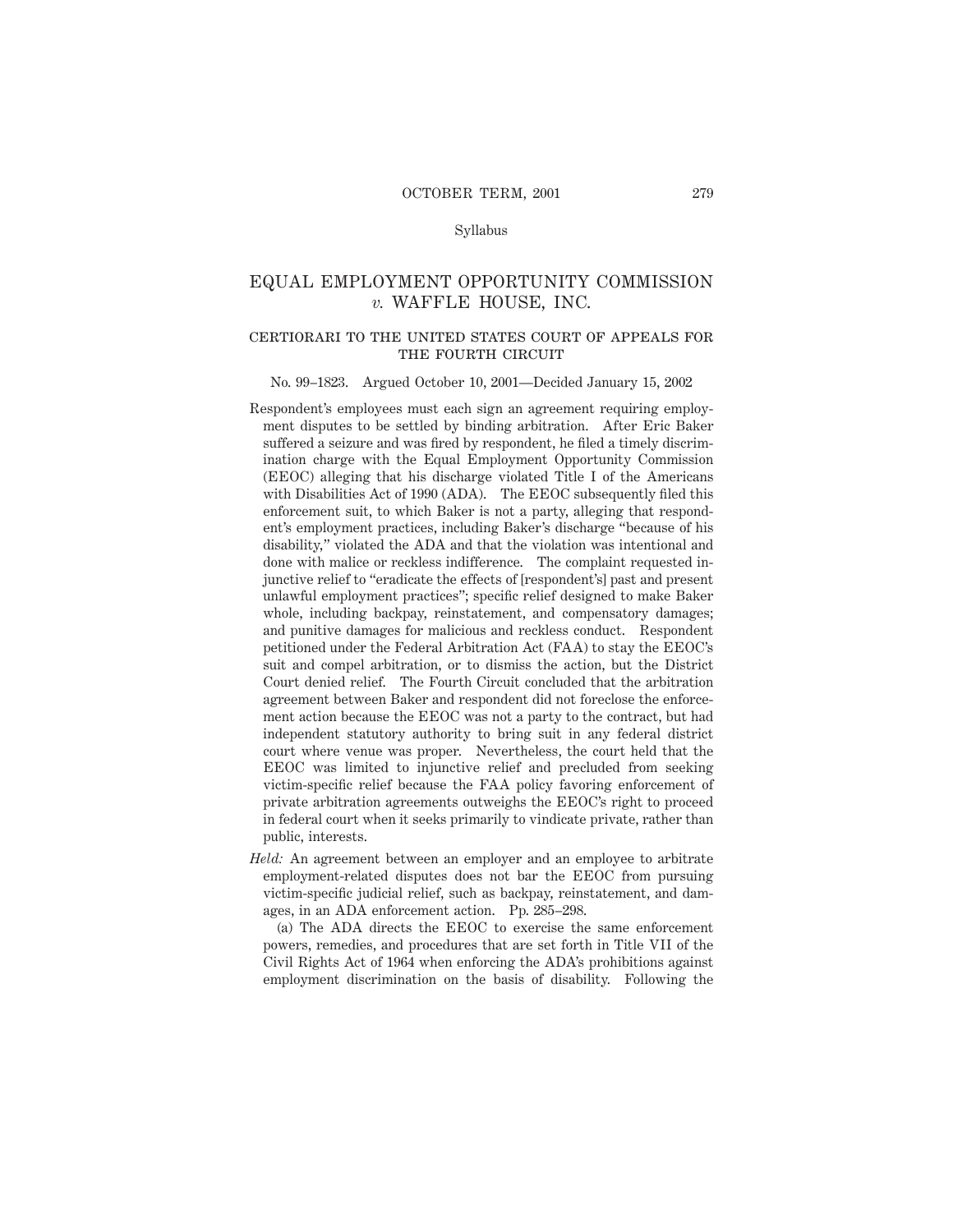#### Syllabus

1991 amendments to Title VII, the EEOC has authority to bring suit to enjoin an employer from engaging in unlawful employment practices, and to pursue reinstatement, backpay, and compensatory or punitive damages, in both Title VII and ADA actions. Thus, these statutes unambiguously authorize the EEOC to obtain the relief that it seeks here if it can prove its case against respondent. Neither the statutes nor this Court's cases suggest that the existence of an arbitration agreement between private parties materially changes the EEOC's statutory function or the remedies otherwise available. Pp. 285–288.

(b) Despite the FAA policy favoring arbitration agreements, nothing in the FAA authorizes a court to compel arbitration of any issues, or by any parties, that are not already covered in the agreement. The FAA does not mention enforcement by public agencies; it ensures the enforceability of private agreements to arbitrate, but otherwise does not purport to place any restriction on a nonparty's choice of a judicial forum. Pp. 288–289.

(c) The Fourth Circuit based its decision on its evaluation of the "competing policies" implemented by the ADA and the FAA, rather than on any language in either the statutes or the arbitration agreement between Baker and respondent. If the EEOC could prosecute its claim only with Baker's consent, or if its prayer for relief could be dictated by Baker, the lower court's analysis might be persuasive. But once a charge is filed, the exact opposite is true under the ADA, which clearly makes the EEOC the master of its own case, conferring on it the authority to evaluate the strength of the public interest at stake and to determine whether public resources should be committed to the recovery of victim-specific relief. Moreover, the Court of Appeals' attempt to balance policy goals against the arbitration agreement's clear language is inconsistent with this Court's cases holding that the FAA does not require parties to arbitrate when they have not agreed to do so. *E. g., Volt Information Sciences, Inc.* v. *Board of Trustees of Leland Stanford Junior Univ.,* 489 U. S. 468, 478. Because the EEOC is not a party to the contract and has not agreed to arbitrate its claims, the FAA's proarbitration policy goals do not require the agency to relinquish its statutory authority to pursue victim-specific relief, regardless of the forum that the employer and employee have chosen to resolve their disputes. Pp. 290–296.

(d) Although an employee's conduct may effectively limit the relief the EEOC can obtain in court if, for example, the employee fails to mitigate damages or accepts a monetary settlement, see, *e. g., Ford Motor Co.* v. *EEOC,* 458 U. S. 219, 231–232, Baker has not sought arbitration, nor is there any indication that he has entered into settlement negotiations with respondent. The fact that ordinary principles of res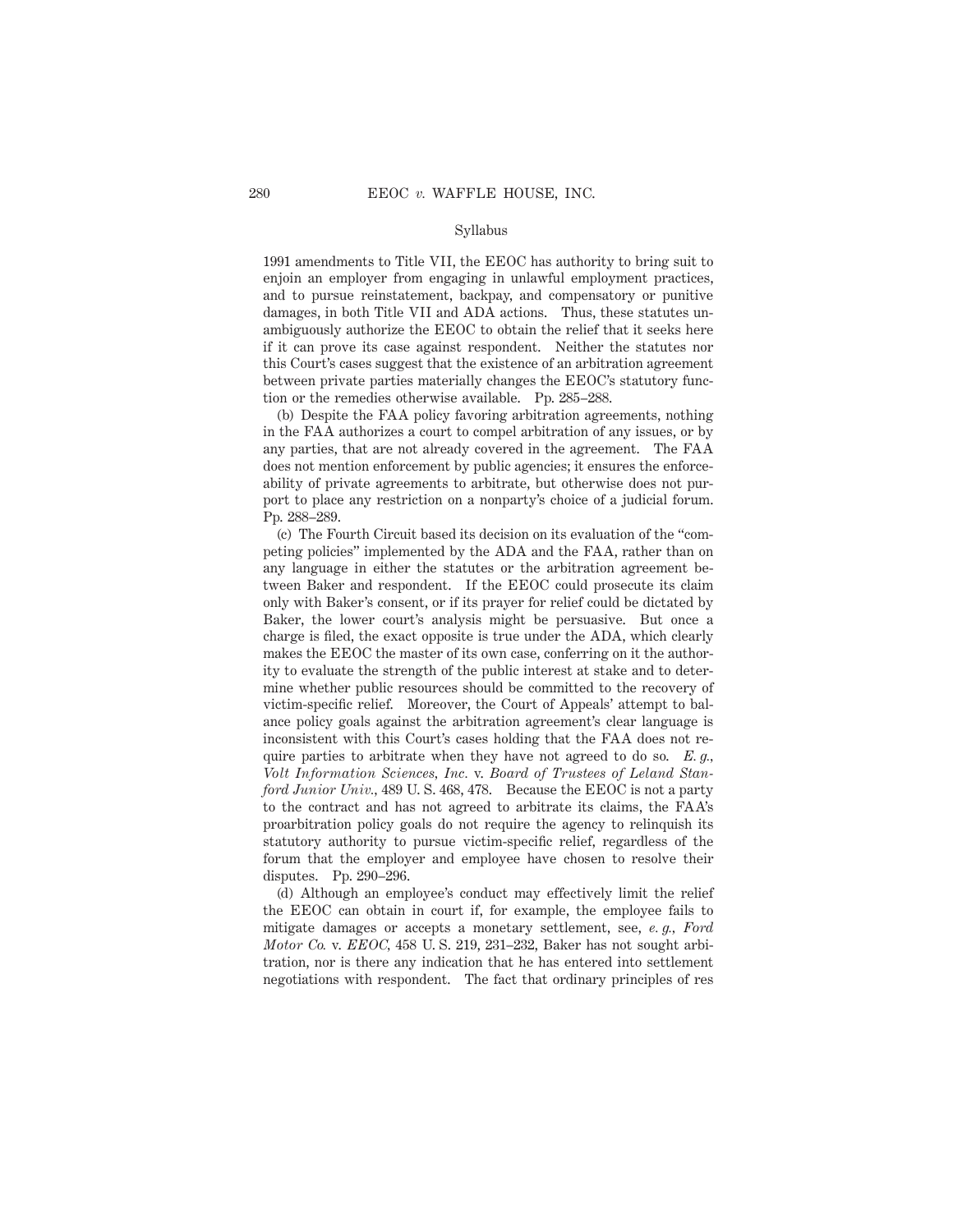#### Syllabus

judicata, mootness, or mitigation may apply to EEOC claims does not mean the EEOC's claim is merely derivative. This Court has recognized several situations in which the EEOC does not stand in the employee's shoes, see, *e. g., Occidental Life Ins. Co. of Cal.* v. *EEOC,* 432 U. S. 355, 368, and, in this context, the statute specifically grants the EEOC exclusive authority over the choice of forum and the prayer for relief once a charge has been filed. Pp. 296–298.

193 F. 3d 805, reversed and remanded.

STEVENS, J., delivered the opinion of the Court, in which O'CONNOR, Kennedy, Souter, Ginsburg, and Breyer, JJ., joined. Thomas, J., filed a dissenting opinion, in which REHNQUIST, C. J., and SCALIA, J., joined, *post,* p. 298.

*Paul D. Clement* argued the cause for petitioner. With him on the briefs were *Solicitor General Olson, Acting Solicitor General Underwood, Acting Assistant Attorney General Yeomans, James A. Feldman, Gwendolyn Young Reams, Philip B. Sklover, Lorraine C. Davis,* and *Robert J. Gregory.*

*David L. Gordon* argued the cause for respondent. With him on the brief were *D. Gregory Valenza, Stephen F. Fisher,* and *Thomas C. Goldstein.*\*

<sup>\*</sup>Briefs of *amici curiae* urging reversal were filed for the State of Missouri et al. by *Jeremiah W. (Jay) Nixon,* Attorney General of Missouri, *James R. Layton,* State Solicitor, and *Alana M. Barragan-Scott,* Deputy Solicitor, and by the Attorneys General for their respective jurisdictions as follows: *Bruce M. Botelho* of Alaska, *Janet Napolitano* of Arizona, *Mark Pryor* of Arkansas, *Bill Lockyer* of California, *Ken Salazar* of Colorado, *Robert A. Butterworth* of Florida, *Earl I. Anzai* of Hawaii, *James E. Ryan* of Illinois, *Steve Carter* of Indiana, *Thomas J. Miller* of Iowa, *Carla J. Stovall* of Kansas, *Richard P. Ieyoub* of Louisiana, *J. Joseph Curran, Jr.,* of Maryland, *Thomas F. Reilly* of Massachusetts, *Mike Hatch* of Minnesota, *Mike McGrath* of Montana, *Don Stenberg* of Nebraska, *Frankie Sue Del Papa* of Nevada, *John J. Farmer, Jr.,* of New Jersey, *Patricia A. Madrid* of New Mexico, *Eliot Spitzer* of New York, *Betty D. Montgomery* of Ohio, *Sheldon Whitehouse* of Rhode Island, *Mark Barnett* of South Dakota, *Mark Shurtleff* of Utah, *William H. Sorrell* of Vermont, *Darrell V. McGraw, Jr.,* of West Virginia, and *Herbert D. Soll* of the Northern Mariana Islands; for the Maryland Commission on Human Relations et al. by *Lee D. Hoshall* and *Elizabeth Colette;* for AARP by *Thomas*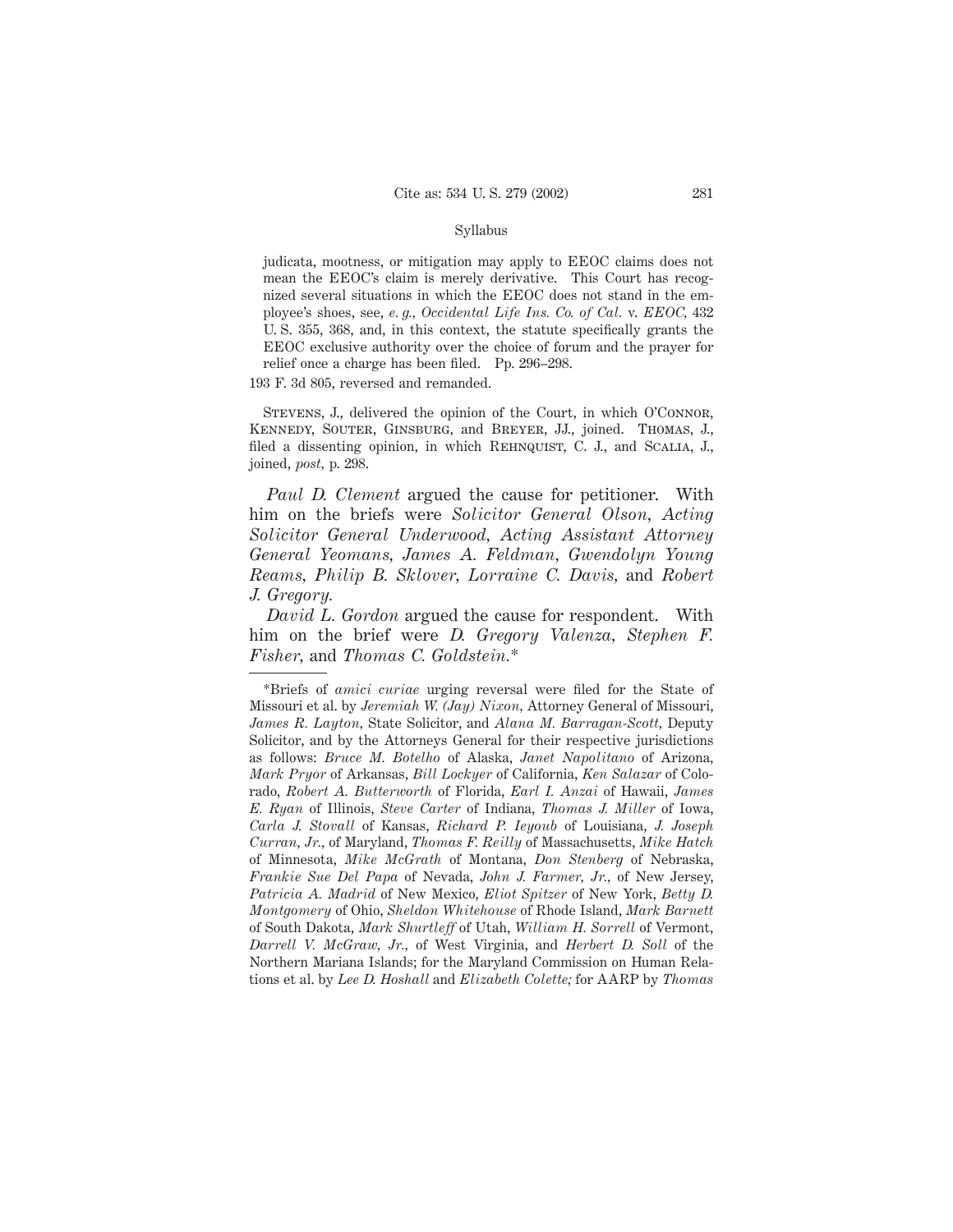Justice Stevens delivered the opinion of the Court.

The question presented is whether an agreement between an employer and an employee to arbitrate employmentrelated disputes bars the Equal Employment Opportunity Commission (EEOC) from pursuing victim-specific judicial relief, such as backpay, reinstatement, and damages, in an enforcement action alleging that the employer has violated Title I of the Americans with Disabilities Act of 1990 (ADA), 104 Stat. 328, 42 U. S. C. § 12101 *et seq.* (1994 ed. and Supp. V).

In his application for employment with respondent, Eric Baker agreed that "any dispute or claim" concerning his employment would be "settled by binding arbitration."<sup>1</sup> As a

Briefs of *amici curiae* urging affirmance were filed for Associated Industries of Massachusetts et al. by *Michael E. Malamut;* for the Council for Employment Law Equity by *Walter Dellinger, Samuel Estreicher,* and *Mark A. de Bernardo;* and for the Equal Employment Advisory Council by *Ann Elizabeth Reesman* and *Rae T. Vann.*

<sup>1</sup>The agreement states:

"The parties agree that any dispute or claim concerning Applicant's employment with Waffle House, Inc., or any subsidiary or Franchisee of Waffle House, Inc., or the terms, conditions or benefits of such employment, including whether such dispute or claim is arbitrable, will be settled by binding arbitration. The arbitration proceedings shall be conducted under the Commercial Arbitration Rules of the American Arbitration Association in effect at the time a demand for arbitration is made. A

I

*W. Osborne, Laurie A. McCann,* and *Melvin Radowitz;* for the American Federation of Labor and Congress of Industrial Organizations by *Jonathan P. Hiatt, James B. Coppess,* and *Laurence Gold;* for the Lawyers' Committee for Civil Rights Under Law et al. by *Paul W. Mollica, John Payton, Norman Redlich, Barbara R. Arnwine, Thomas J. Henderson, Karen K. Narasaki, Vincent A. Eng, Judith L. Lichtman, Martha F. Davis, Yolanda S. Wu, Marcia D. Greenberger,* and *Judith Appelbaum;* for the National Employment Lawyers Association et al. by *Michael Rubin, Scott A. Kronland, Cliff Palefsky, Steven R. Shapiro, Lenora M. Lapidus, F. Paul Bland, Jr., Arthur H. Bryant,* and *Paula A. Brantner;* and for the National Whistleblower Center by *Stephen M. Kohn, Michael D. John,* and *David K. Colapinto.*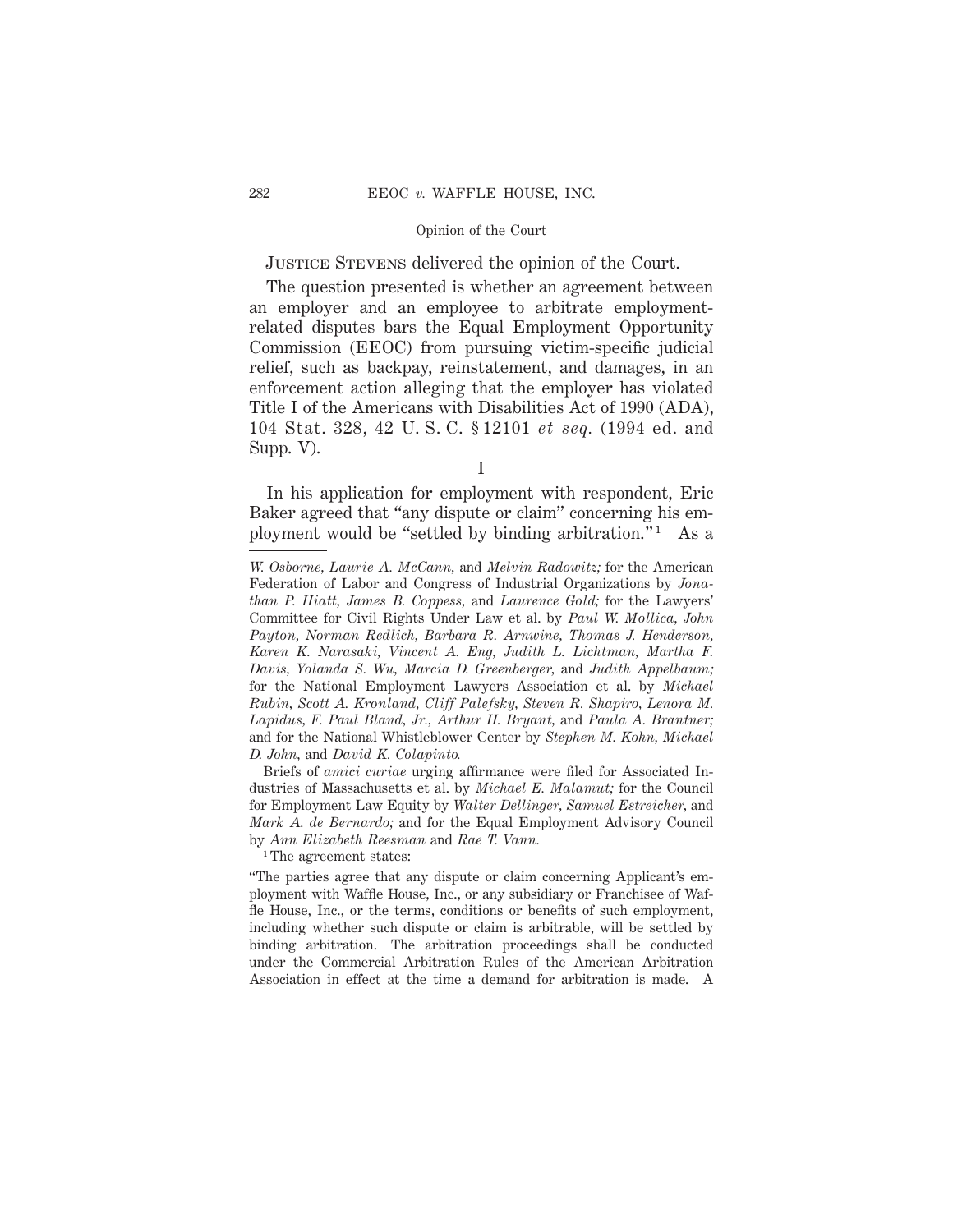condition of employment, all prospective Waffle House employees are required to sign an application containing a similar mandatory arbitration agreement. See App. 56. Baker began working as a grill operator at one of respondent's restaurants on August 10, 1994. Sixteen days later he suffered a seizure at work and soon thereafter was discharged. *Id.,* at 43–44. Baker did not initiate arbitration proceedings, nor has he in the seven years since his termination, but he did file a timely charge of discrimination with the EEOC alleging that his discharge violated the ADA.

After an investigation and an unsuccessful attempt to conciliate, the EEOC filed an enforcement action against respondent in the Federal District Court for the District of South Carolina,<sup>2</sup> pursuant to §107(a) of the ADA, 42 U.S.C. § 12117(a) (1994 ed.), and § 102 of the Civil Rights Act of 1991, as added, 105 Stat. 1072, 42 U. S. C. § 1981a (1994 ed.). Baker is not a party to the case. The EEOC's complaint alleged that respondent engaged in employment practices that violated the ADA, including its discharge of Baker "because of his disability," and that its violation was intentional, and "done with malice or with reckless indifference to [his] federally protected rights." The complaint requested the court to grant injunctive relief to "eradicate the effects of [respondent's] past and present unlawful employment prac-

decision and award of the arbitrator made under the said rules shall be exclusive, final and binding on both parties, their heirs, executors, administrators, successors and assigns. The costs and expenses of the arbitration shall be borne evenly by the parties." App. 59.

<sup>2</sup> Because no evidence of the employment practices alleged in the complaint has yet been presented, we of course express no opinion on the merits of the EEOC's case. We note, on the one hand, that the state human rights commission also investigated Baker's claim and found no basis for suit. On the other hand, the EEOC chooses to file suit in response to only a small number of the many charges received each year, see n. 7, *infra.* In keeping with normal appellate practice in cases arising at the pleading stage, we assume, *arguendo,* that the EEOC's case is meritorious.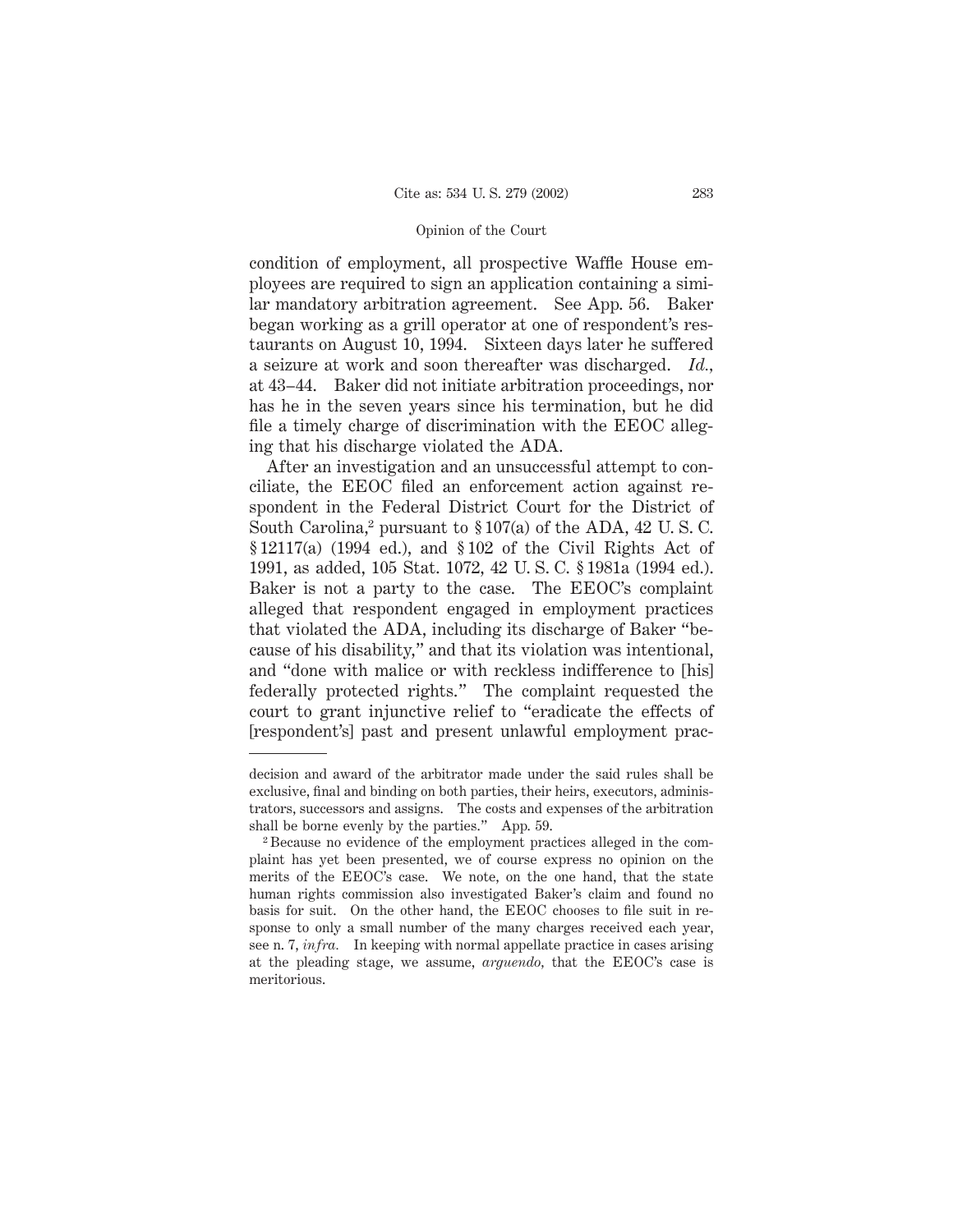tices," to order specific relief designed to make Baker whole, including backpay, reinstatement, and compensatory damages, and to award punitive damages for malicious and reckless conduct. App. 38–40.

Respondent filed a petition under the Federal Arbitration Act (FAA), 9 U. S. C. § 1 *et seq.,* to stay the EEOC's suit and compel arbitration, or to dismiss the action. Based on a factual determination that Baker's actual employment contract had not included the arbitration provision, the District Court denied the motion. The Court of Appeals granted an interlocutory appeal and held that a valid, enforceable arbitration agreement between Baker and respondent did exist. 193 F. 3d 805, 808 (CA4 1999). The court then proceeded to consider "what effect, if any, the binding arbitration agreement between Baker and Waffle House has on the EEOC, which filed this action in its own name both in the public interest and on behalf of Baker." *Id.,* at 809. After reviewing the relevant statutes and the language of the contract, the court concluded that the agreement did not foreclose the enforcement action because the EEOC was not a party to the contract, and it has independent statutory authority to bring suit in any federal district court where venue is proper. *Id.,* at 809–812. Nevertheless, the court held that the EEOC was precluded from seeking victim-specific relief in court because the policy goals expressed in the FAA required giving some effect to Baker's arbitration agreement. The majority explained:

"When the EEOC seeks 'make-whole' relief for a charging party, the federal policy favoring enforcement of private arbitration agreements outweighs the EEOC's right to proceed in federal court because in that circumstance, the EEOC's public interest is minimal, as the EEOC seeks primarily to vindicate private, rather than public, interests. On the other hand, when the EEOC is pursuing large-scale injunctive relief, the balance tips in favor of EEOC enforcement efforts in federal court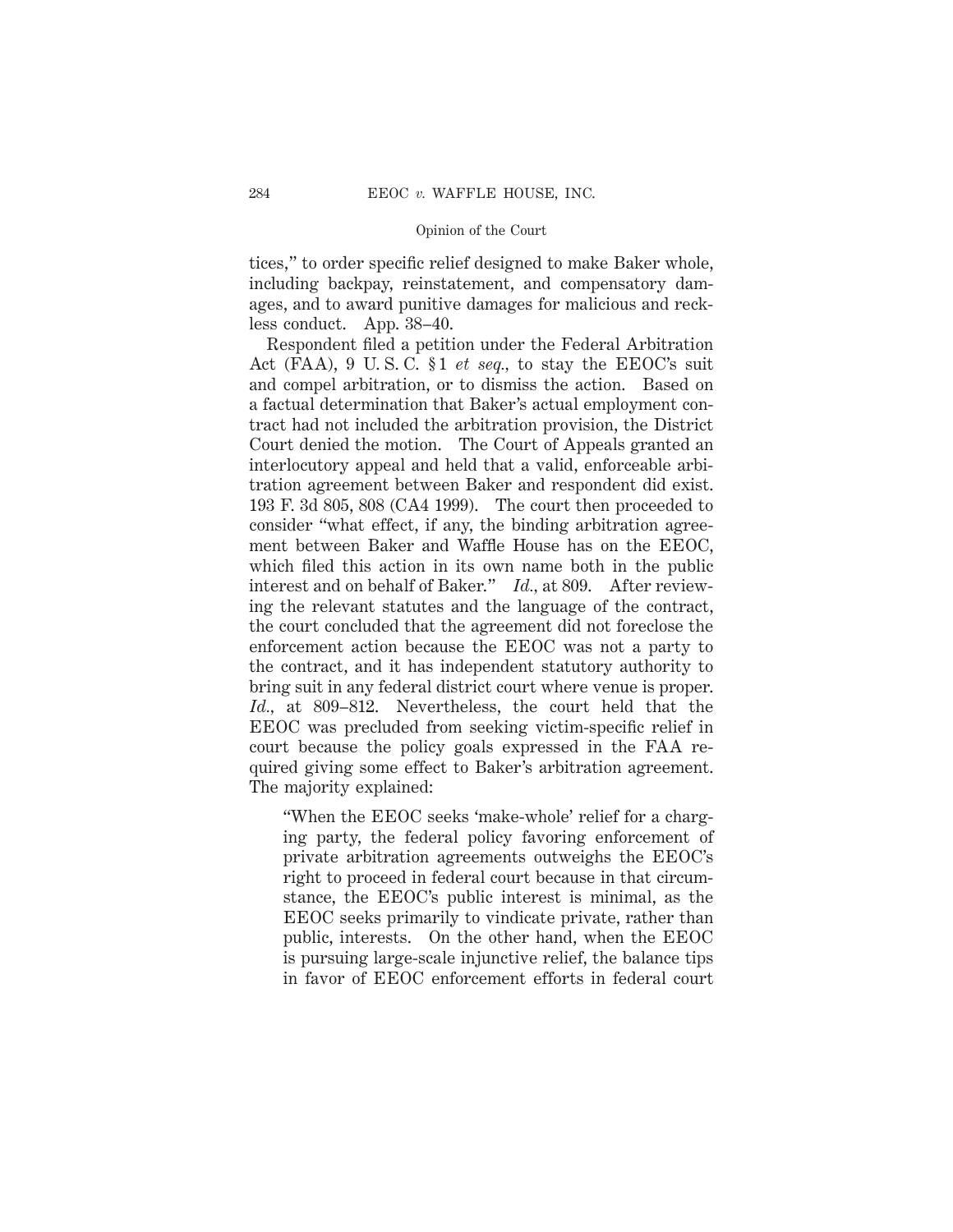because the public interest dominates the EEOC's action." *Id.,* at 812.3

Therefore, according to the Court of Appeals, when an employee has signed a mandatory arbitration agreement, the EEOC's remedies in an enforcement action are limited to injunctive relief.

Several Courts of Appeals have considered this issue and reached conflicting conclusions. Compare *EEOC* v. *Frank's Nursery & Crafts, Inc.,* 177 F. 3d 448 (CA6 1999) (employee's agreement to arbitrate does not affect the EEOC's independent statutory authority to pursue an enforcement action for injunctive relief, backpay, and damages in federal court), with *EEOC* v. *Kidder, Peabody & Co.,* 156 F. 3d 298 (CA2 1998) (allowing the EEOC to pursue injunctive relief in federal court, but precluding monetary relief); *Merrill Lynch, Pierce, Fenner & Smith, Inc.* v. *Nixon,* 210 F. 3d 814 (CA8), cert. denied, 531 U. S. 958 (2000) (same). We granted the EEOC's petition for certiorari to resolve this conflict, 532 U. S. 941 (2001), and now reverse.

# II

Congress has directed the EEOC to exercise the same enforcement powers, remedies, and procedures that are set forth in Title VII of the Civil Rights Act of 1964 when it is enforcing the ADA's prohibitions against employment discrimination on the basis of disability.  $42 \text{ U.S. C. }$  \$12117(a)  $(1994 \text{ ed.})$ <sup>4</sup> Accordingly, the provisions of Title VII defining

<sup>3</sup> One member of the panel dissented because he agreed with the District Court that, as a matter of fact, the arbitration clause was not included in Baker's actual contract of employment. 193 F. 3d, at 813.

<sup>4</sup> Section 12117(a) provides:

<sup>&</sup>quot;The powers, remedies, and procedures set forth in sections 2000e–4, 2000e–5, 2000e–6, 2000e–8, and 2000e–9 of this title shall be the powers, remedies, and procedures this subchapter provides to the Commission, to the Attorney General, or to any person alleging discrimination on the basis of disability in violation of any provision of this chapter, or regulations promulgated under section 12116 of this title, concerning employment."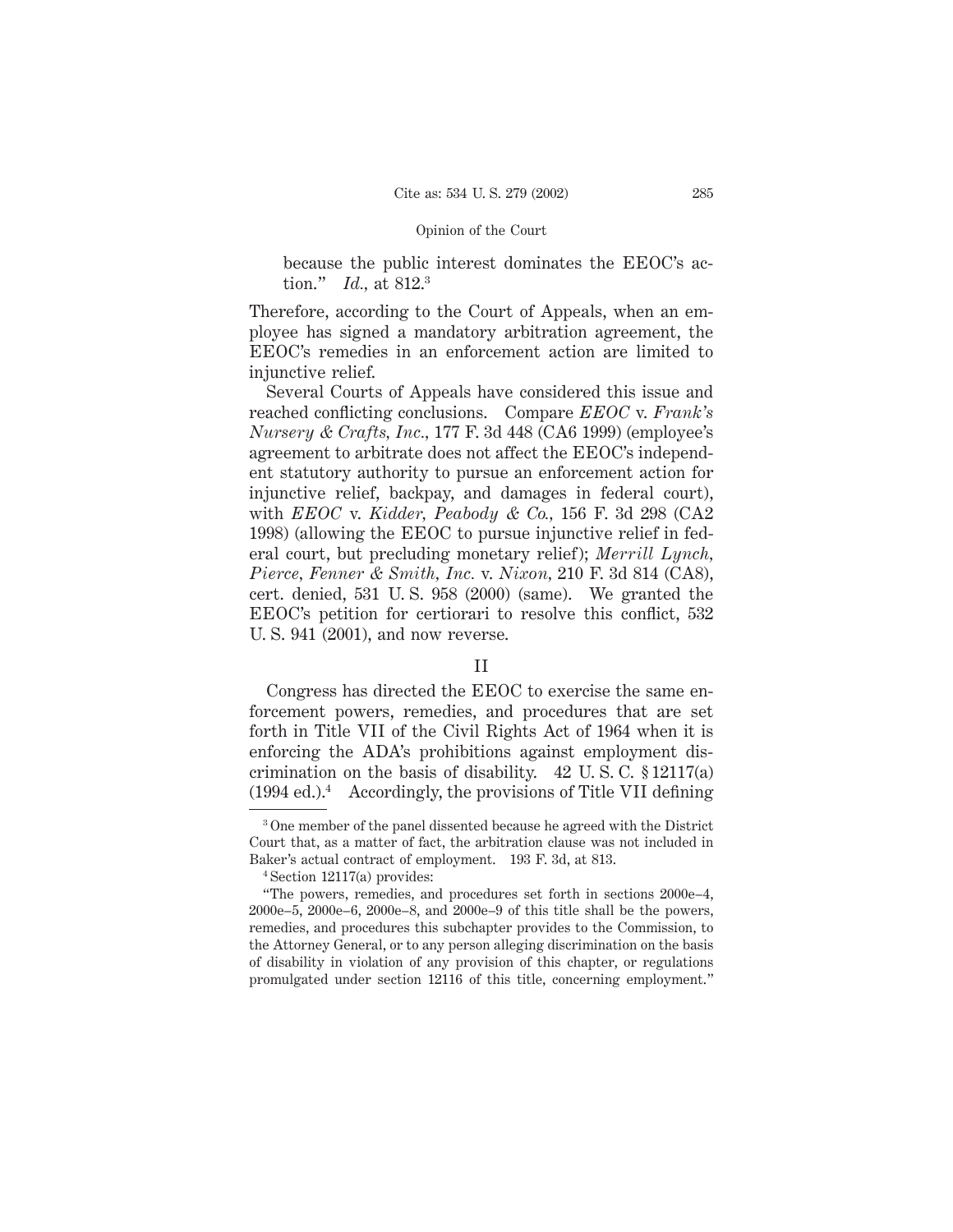the EEOC's authority provide the starting point for our analysis.

When Title VII was enacted in 1964, it authorized private actions by individual employees and public actions by the Attorney General in cases involving a "pattern or practice" of discrimination. 42 U. S. C. § 2000e–6(a) (1994 ed.). The EEOC, however, merely had the authority to investigate and, if possible, to conciliate charges of discrimination. See *General Telephone Co. of Northwest* v. *EEOC,* 446 U. S. 318, 325 (1980). In 1972, Congress amended Title VII to authorize the EEOC to bring its own enforcement actions; indeed, we have observed that the 1972 amendments created a system in which the EEOC was intended "to bear the primary burden of litigation," *id.,* at 326. Those amendments authorize the courts to enjoin employers from engaging in unlawful employment practices, and to order appropriate affirmative action, which may include reinstatement, with or without backpay.5 Moreover, the amendments specify the judicial districts in which such actions may be brought.<sup>6</sup> They do not mention arbitration proceedings.

"Each United States district court and each United States court of a place subject to the jurisdiction of the United States shall have jurisdiction

 $5$ <sup>"</sup>(g) Injunctions; appropriate affirmative action; equitable relief; accrual of back pay; reduction of back pay; limitations on judicial orders

<sup>&</sup>quot;(1) If the court finds that the respondent has intentionally engaged in or is intentionally engaging in an unlawful employment practice charged in the complaint, the court may enjoin the respondent from engaging in such unlawful employment practice, and order such affirmative action as may be appropriate, which may include, but is not limited to, reinstatement or hiring of employees, with or without back pay (payable by the employer, employment agency, or labor organization, as the case may be, responsible for the unlawful employment practice), or any other equitable relief as the court deems appropriate. Back pay liability shall not accrue from a date more than two years prior to the filing of a charge with the Commission. Interim earnings or amounts earnable with reasonable diligence by the person or persons discriminated against shall operate to reduce the back pay otherwise allowable."  $42 \text{ U.S. C. }$ \$2000e–5(g)(1) (1994 ed.).

 $6$  Section 2000e– $5(f)(3)$  provides: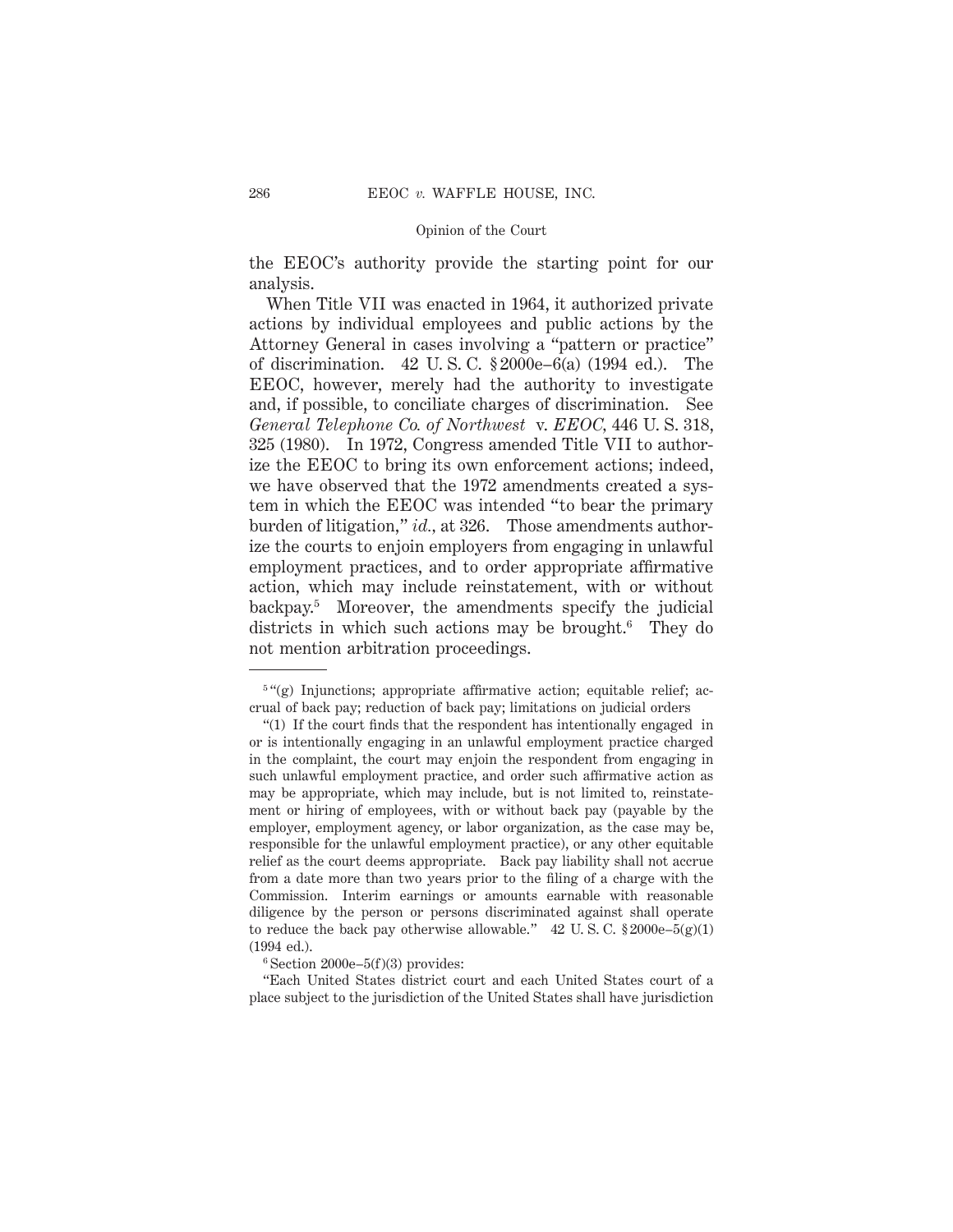In 1991, Congress again amended Title VII to allow the recovery of compensatory and punitive damages by a "complaining party." 42 U. S. C. § 1981a(a)(1) (1994 ed.). The term includes both private plaintiffs and the EEOC,  $§ 1981a(d)(1)(A)$ , and the amendments apply to ADA claims as well,  $\S$  1981a(a)(2), (d)(1)(B). As a complaining party, the EEOC may bring suit to enjoin an employer from engaging in unlawful employment practices, and to pursue reinstatement, backpay, and compensatory or punitive damages. Thus, these statutes unambiguously authorize the EEOC to obtain the relief that it seeks in its complaint if it can prove its case against respondent.

Prior to the 1991 amendments, we recognized the difference between the EEOC's enforcement role and an individual employee's private cause of action in *Occidental Life Ins. Co. of Cal.* v. *EEOC,* 432 U. S. 355 (1977), and *General Telephone Co. of Northwest* v. *EEOC,* 446 U. S. 318 (1980). *Occidental* presented the question whether EEOC enforcement actions are subject to the same statutes of limitations that govern individuals' claims. After engaging in an unsuccessful conciliation process, the EEOC filed suit in Federal District Court, on behalf of a female employee, alleging sex discrimination. The court granted the defendant's motion for summary judgment on the ground that the EEOC's claim was time barred; the EEOC filed suit after California's 1-year statute of limitations had run. We reversed because "under the procedural structure created by the 1972

of actions brought under this subchapter. Such an action may be brought in any judicial district in the State in which the unlawful employment practice is alleged to have been committed, in the judicial district in which the employment records relevant to such practice are maintained and administered, or in the judicial district in which the aggrieved person would have worked but for the alleged unlawful employment practice, but if the respondent is not found within any such district, such an action may be brought within the judicial district in which the respondent has his principal office. For purposes of sections 1404 and 1406 of title 28, the judicial district in which the respondent has his principal office shall in all cases be considered a district in which the action might have been brought."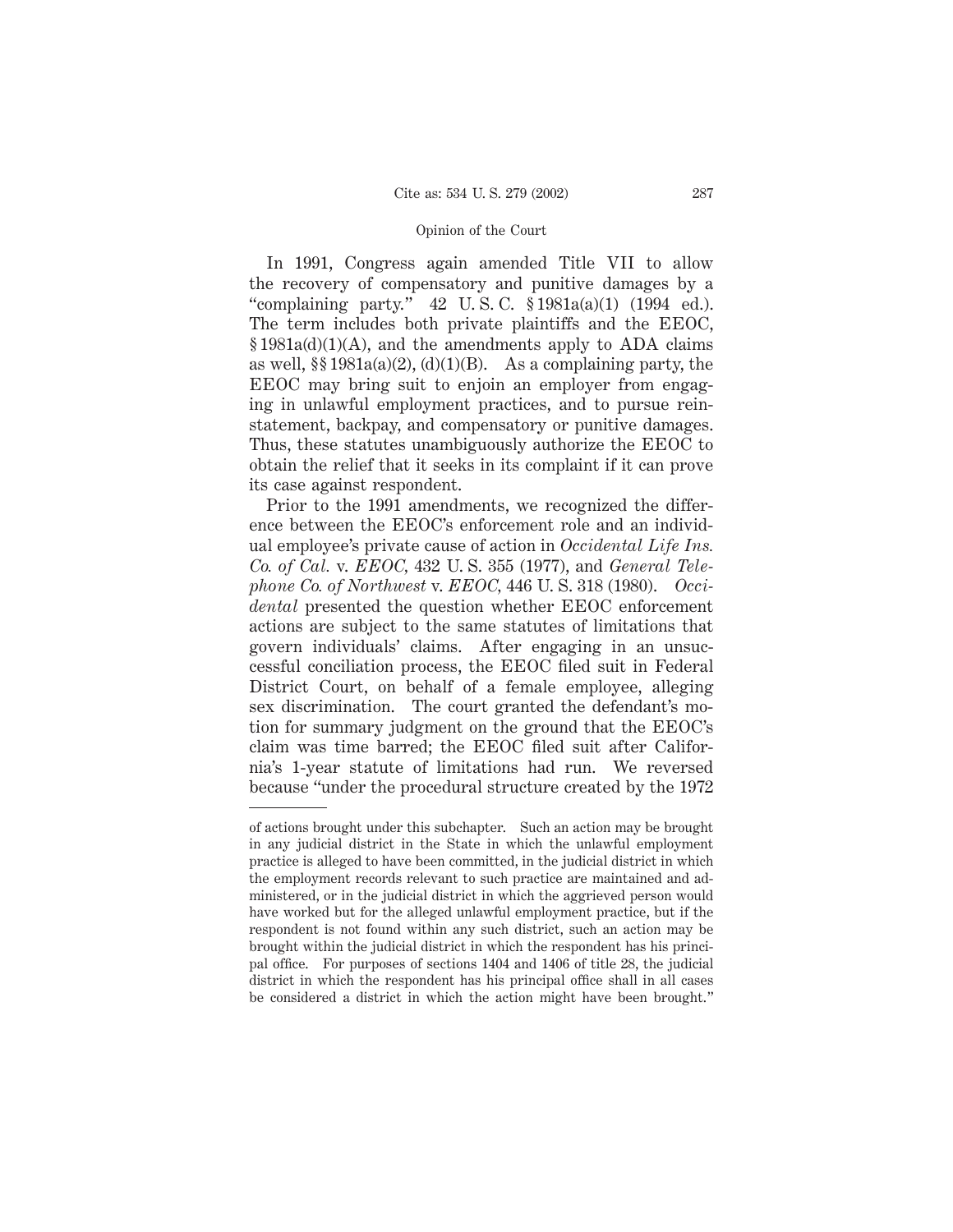amendments, the EEOC does not function simply as a vehicle for conducting litigation on behalf of private parties," 432 U. S., at 368. To hold otherwise would have undermined the agency's independent statutory responsibility to investigate and conciliate claims by subjecting the EEOC to inconsistent limitations periods.

In *General Telephone,* the EEOC sought to bring a discrimination claim on behalf of all female employees at General Telephone's facilities in four States, without being certified as the class representative under Federal Rule of Civil Procedure 23. 446 U. S., at 321–322. Relying on the plain language of Title VII and the legislative intent behind the 1972 amendments, we held that the EEOC was not required to comply with Rule 23 because it "need look no further than § 706 for its authority to bring suit in its own name for the purpose, among others, of securing relief for a group of aggrieved individuals." *Id.,* at 324. In light of the provisions granting the EEOC exclusive jurisdiction over the claim for 180 days after the employee files a charge, we concluded that "the EEOC is not merely a proxy for the victims of discrimination and that [its] enforcement suits should not be considered representative actions subject to Rule 23." *Id.,* at 326.

Against the backdrop of our decisions in *Occidental* and *General Telephone,* Congress expanded the remedies available in EEOC enforcement actions in 1991 to include compensatory and punitive damages. There is no language in the statutes or in either of these cases suggesting that the existence of an arbitration agreement between private parties materially changes the EEOC's statutory function or the remedies that are otherwise available.

# III

The FAA was enacted in 1925, 43 Stat. 883, and then reenacted and codified in 1947 as Title 9 of the United States Code. It has not been amended since the enactment of Title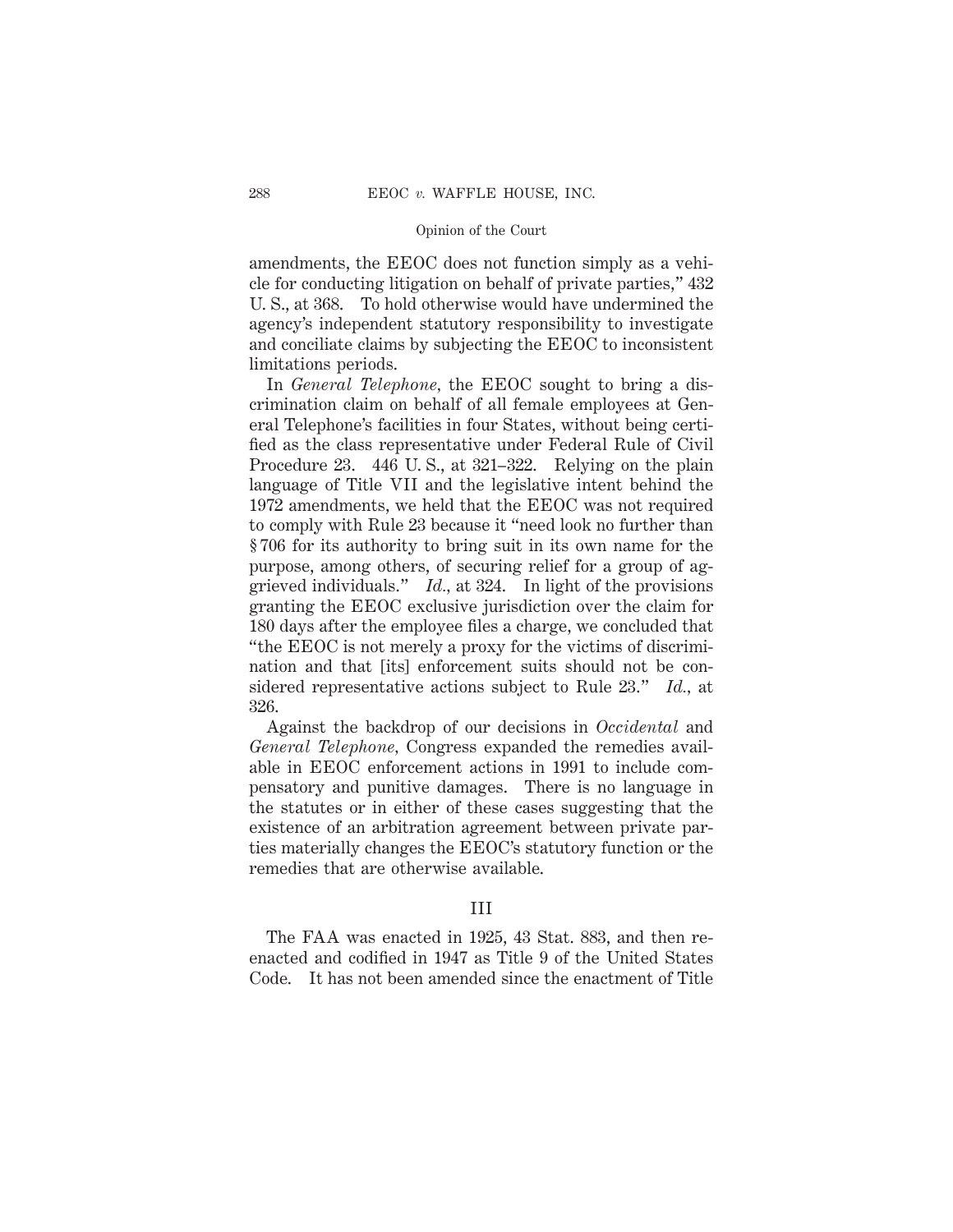VII in 1964. As we have explained, its "purpose was to reverse the longstanding judicial hostility to arbitration agreements that had existed at English common law and had been adopted by American courts, and to place arbitration agreements upon the same footing as other contracts." *Gilmer* v. *Interstate/Johnson Lane Corp.,* 500 U. S. 20, 24 (1991). The FAA broadly provides that a written provision in "a contract evidencing a transaction involving commerce to settle by arbitration a controversy thereafter arising out of such contract . . . shall be valid, irrevocable, and enforceable, save upon such grounds as exist at law or in equity for the revocation of any contract." 9 U. S. C. § 2. Employment contracts, except for those covering workers engaged in transportation, are covered by the FAA. *Circuit City Stores, Inc.* v. *Adams,* 532 U. S. 105 (2001).

The FAA provides for stays of proceedings in federal district courts when an issue in the proceeding is referable to arbitration, and for orders compelling arbitration when one party has failed or refused to comply with an arbitration agreement. See 9 U. S. C. §§ 3 and 4. We have read these provisions to "manifest a 'liberal federal policy favoring arbitration agreements.'" *Gilmer*, 500 U.S., at 25 (quoting *Moses H. Cone Memorial Hospital* v. *Mercury Constr. Corp.,* 460 U. S. 1, 24 (1983)). Absent some ambiguity in the agreement, however, it is the language of the contract that defines the scope of disputes subject to arbitration. See *Mastrobuono* v. *Shearson Lehman Hutton, Inc.,* 514 U. S. 52, 57 (1995) ("[T]he FAA's proarbitration policy does not operate without regard to the wishes of the contracting parties". For nothing in the statute authorizes a court to compel arbitration of any issues, or by any parties, that are not already covered in the agreement. The FAA does not mention enforcement by public agencies; it ensures the enforceability of private agreements to arbitrate, but otherwise does not purport to place any restriction on a nonparty's choice of a judicial forum.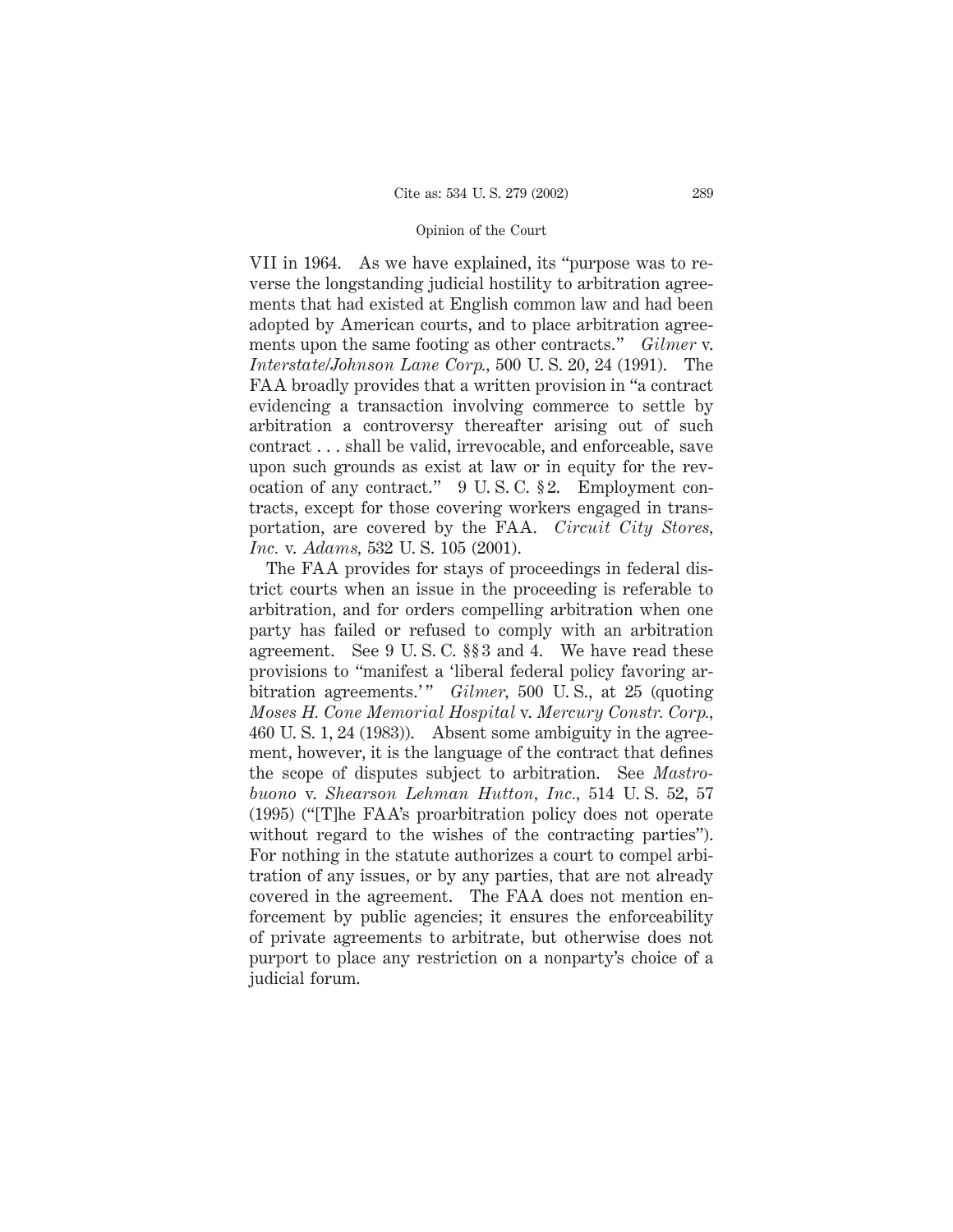### IV

The Court of Appeals based its decision on its evaluation of the "competing policies" implemented by the ADA and the FAA, rather than on any language in the text of either the statutes or the arbitration agreement between Baker and respondent. 193 F. 3d, at 812. It recognized that the EEOC never agreed to arbitrate its statutory claim, *id.,* at 811 ("We must also recognize that in this case the EEOC is not a party to any arbitration agreement"), and that the EEOC has "independent statutory authority" to vindicate the public interest, but opined that permitting the EEOC to prosecute Baker's claim in court "would significantly trample" the strong federal policy favoring arbitration because Baker had agreed to submit his claim to arbitration. *Id.,* at 812. To effectuate this policy, the court distinguished between injunctive and victim-specific relief, and held that the EEOC is barred from obtaining the latter because any public interest served when the EEOC pursues "make whole" relief is outweighed by the policy goals favoring arbitration. Only when the EEOC seeks broad injunctive relief, in the Court of Appeals' view, does the public interest overcome the goals underpinning the FAA.7

<sup>7</sup> This framework assumes the federal policy favoring arbitration will be undermined unless the EEOC's remedies are limited. The court failed to consider, however, that some of the benefits of arbitration are already built into the EEOC's statutory duties. Unlike individual employees, the EEOC cannot pursue a claim in court without first engaging in a conciliation process.  $42 \text{ U.S. C. }$ \$2000e–5(b) (1994 ed.). Thus, before the EEOC ever filed suit in this case, it attempted to reach a settlement with respondent.

The court also neglected to take into account that the EEOC files suit in a small fraction of the charges employees file. For example, in fiscal year 2000, the EEOC received 79,896 charges of employment discrimination. Although the EEOC found reasonable cause in 8,248 charges, it only filed 291 lawsuits. Equal Employment Opportunity Commission, Enforcement Statistics and Litigation (as visited Nov. 18, 2001), http:// www.eeoc.gov/stats/enforcement.html. In contrast, 21,032 employment discrimination lawsuits were filed in 2000. See Administrative Office,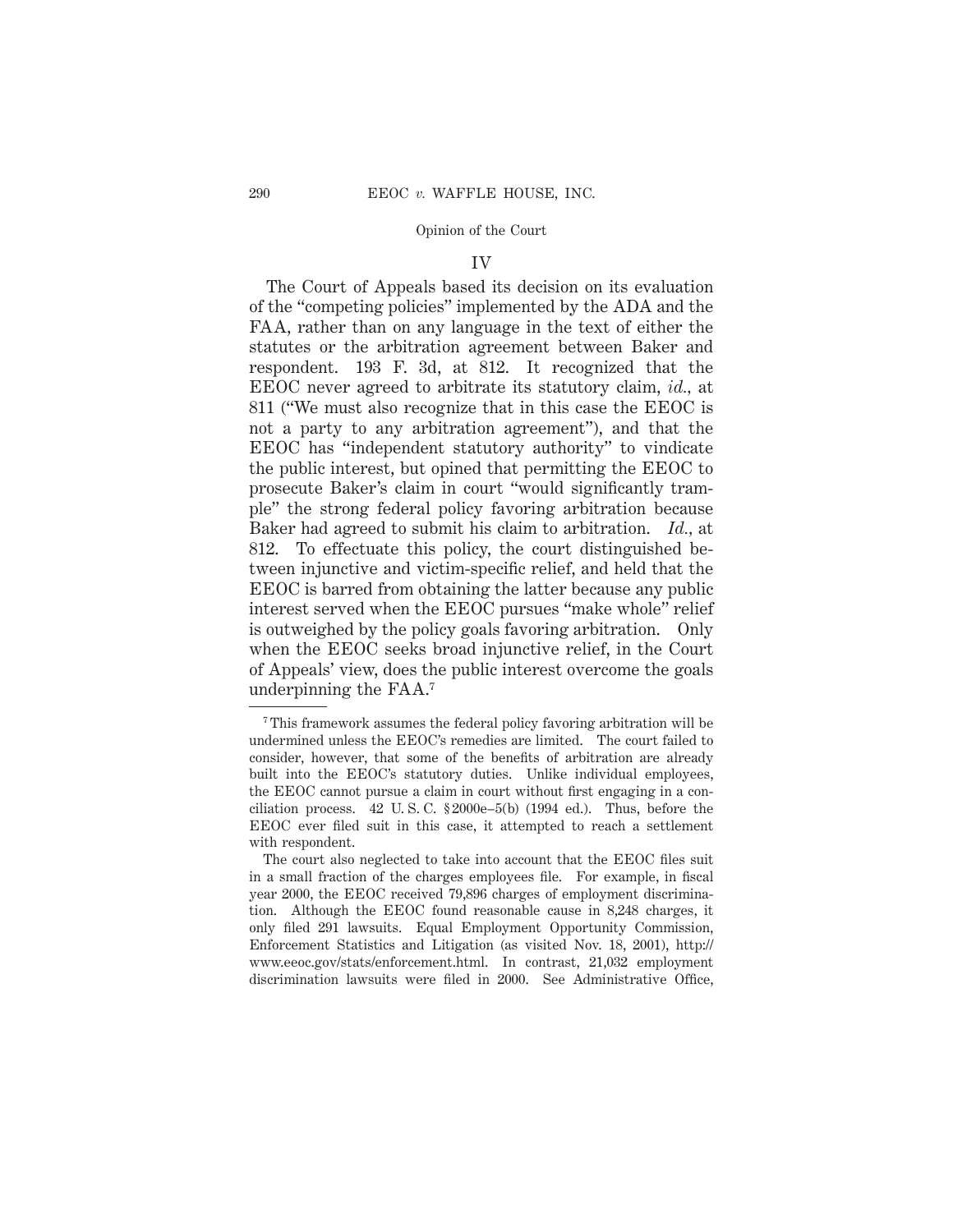If it were true that the EEOC could prosecute its claim only with Baker's consent, or if its prayer for relief could be dictated by Baker, the court's analysis might be persuasive. But once a charge is filed, the exact opposite is true under the statute—the EEOC is in command of the process. The EEOC has exclusive jurisdiction over the claim for 180 days. During that time, the employee must obtain a right-to-sue letter from the agency before prosecuting the claim. If, however, the EEOC files suit on its own, the employee has no independent cause of action, although the employee may intervene in the EEOC's suit.  $42 \text{ U.S. C. }$ \$2000e–5(f)(1) (1994 ed.). In fact, the EEOC takes the position that it may pursue a claim on the employee's behalf even after the employee has disavowed any desire to seek relief. Brief for Petitioner 20. The statute clearly makes the EEOC the master of its own case and confers on the agency the authority to evaluate the strength of the public interest at stake. Absent textual support for a contrary view, it is the public agency's province—not that of the court—to determine

Judicial Business of the United States Courts 2000, Table C–2A (Sept. 30, 2000). These numbers suggest that the EEOC files fewer than two percent of all antidiscrimination claims in federal court. Indeed, even among the cases where it finds reasonable cause, the EEOC files suit in fewer than five percent of those cases. Surely permitting the EEOC access to victim-specific relief in cases where the employee has agreed to binding arbitration, but has not yet brought a claim in arbitration, will have a negligible effect on the federal policy favoring arbitration.

Justice Thomas notes that our interpretation of Title VII and the FAA "should not depend on how many cases the EEOC chooses to prosecute in any particular year." See *post,* at 314, n. 14 (dissenting opinion). And yet, the dissent predicts our holding will "reduce that arbitration agreement to all but a nullity," *post,* at 309, "discourag[e] the use of arbitration agreements," *post,* at 310, and "discourage employers from entering into settlement agreements," *post,* at 312. These claims are highly implausible given the EEOC's litigation practice over the past 20 years. When speculating about the impact this decision might have on the behavior of employees and employers, we think it is worth recognizing that the EEOC files suit in less than one percent of the charges filed each year.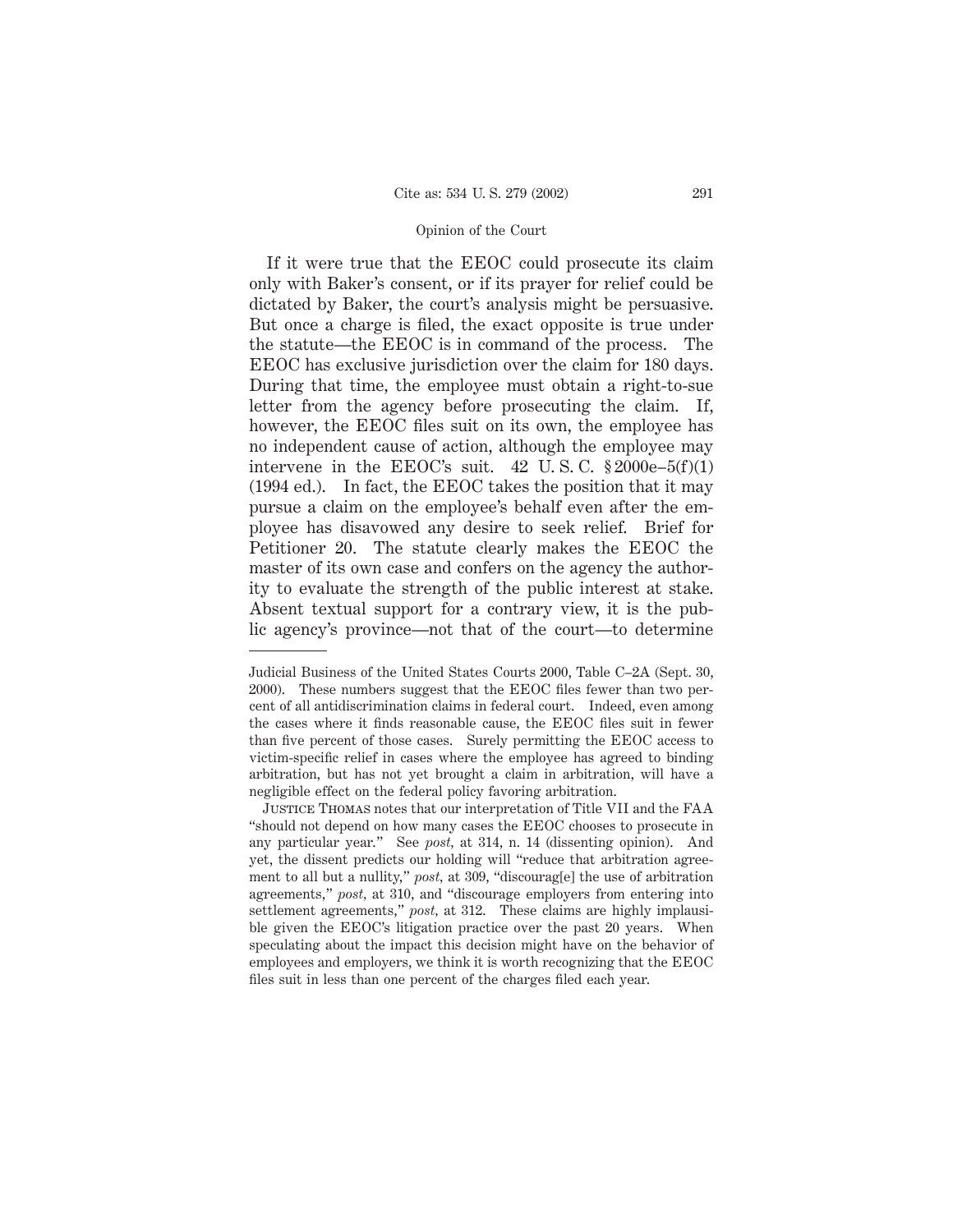whether public resources should be committed to the recovery of victim-specific relief. And if the agency makes that determination, the statutory text unambiguously authorizes it to proceed in a judicial forum.

Respondent and the dissent contend that Title VII supports the Court of Appeals' bar against victim-specific relief, because the statute limits the EEOC's recovery to "appropriate" relief as determined by a court. See Brief for Respondent 19, and n. 8; *post,* at 301–303 (Thomas, J., dissenting). They rely on  $\frac{8706(g)(1)}{h}$ , which provides that, after a finding of liability, "the court may enjoin the respondent from engaging in such unlawful employment practice, and order *such affirmative action as may be appropriate,* which may include, but is not limited to, reinstatement or hiring of employees, with or without back pay . . . *or any other equitable relief as the court deems appropriate.*" 42 U. S. C.  $§ 2000e-5(g)(1)$  (1994 ed.) (emphasis added). They claim this provision limits the remedies available and directs courts, not the EEOC, to determine what relief is appropriate.

The proposed reading is flawed for two reasons. First, under the plain language of the statute the term "appropriate" refers to only a subcategory of claims for equitable relief, not damages. The provision authorizing compensatory and punitive damages is in a separate section of the statute,  $$1981a(a)(1)$ , and is not limited by this language. The dissent responds by pointing to the phrase "may recover" in  $§ 1981a(a)(1)$ , and arguing that this too provides authority for prohibiting victim-specific relief. See *post,* at 303, n. 7. But this contention only highlights the second error in the proposed reading. If "appropriate" and "may recover" can be read to support respondent's position, then any discretionary language would constitute authorization for judge-made, *per se* rules. This is not the natural reading of the text. These terms obviously refer to the trial judge's discretion in a particular case to order reinstatement and award damages in an amount warranted by the facts of that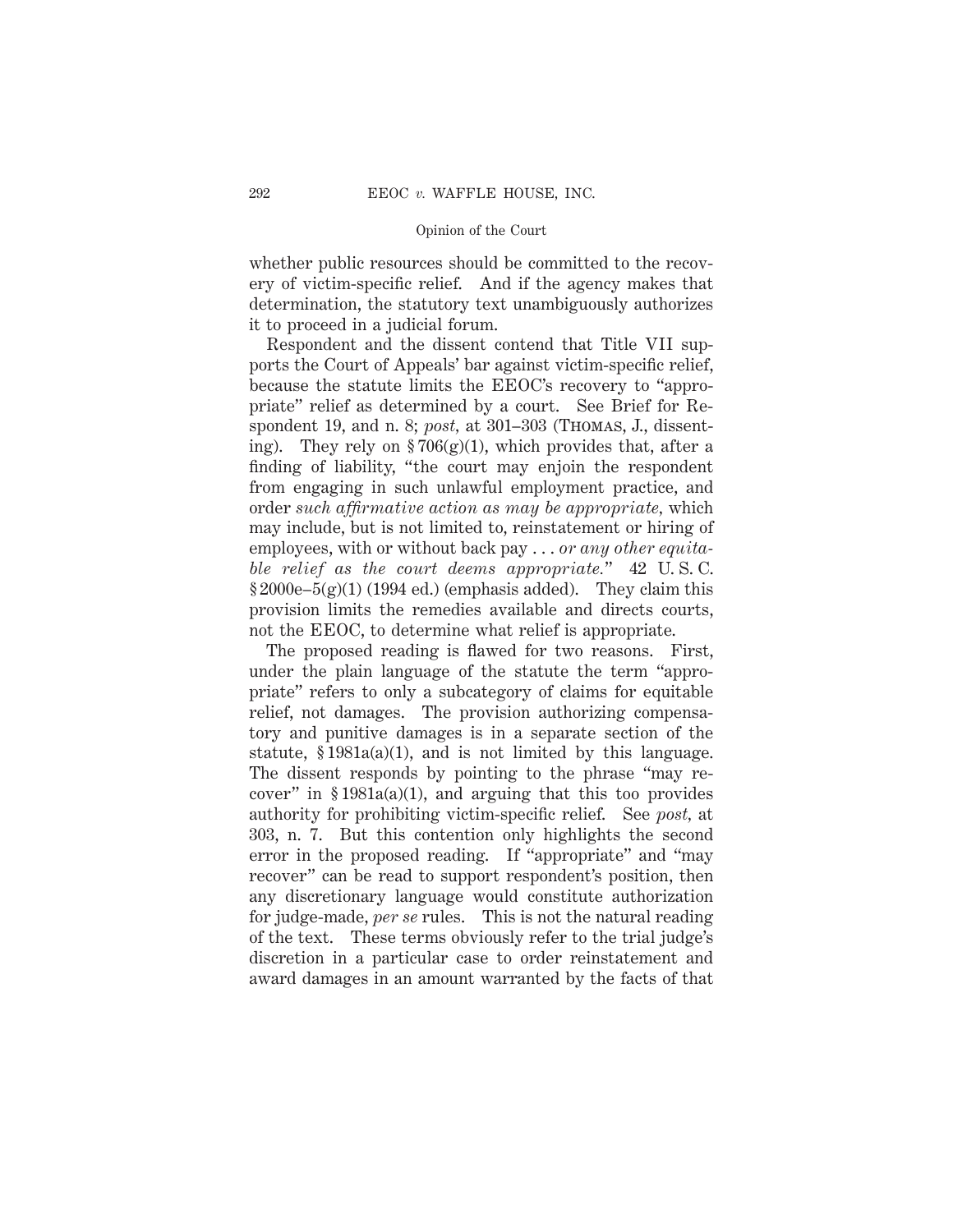case. They do not permit a court to announce a categorical rule precluding an expressly authorized form of relief as inappropriate in all cases in which the employee has signed an arbitration agreement.8

The Court of Appeals wisely did not adopt respondent's reading of  $\S 706(g)$ . Instead, it simply sought to balance the policy goals of the FAA against the clear language of Title VII and the agreement. While this may be a more coherent approach, it is inconsistent with our recent arbitration cases. The FAA directs courts to place arbitration agreements on equal footing with other contracts, but it "does not require parties to arbitrate when they have not agreed to do so." *Volt Information Sciences, Inc.* v. *Board of Trustees of Leland Stanford Junior Univ.,* 489 U. S. 468, 478 (1989).9 See

<sup>8</sup> Justice Thomas implicitly recognizes this distinction by qualifying his description of the courts' role as determining appropriate relief "in any given case," or "in a particular case." See *post,* at 301, 303. But the Court of Appeals' holding was not so limited. 193 F. 3d 805, 812 (CA4 1999) (holding that the EEOC "may not pursue relief in court... specific to individuals who have waived their right to a judicial forum").

<sup>&</sup>lt;sup>9</sup> In *Volt*, the parties to a construction contract agreed to arbitrate all disputes relating to the contract and specified that California law would apply. When one party sought to compel arbitration, the other invoked a California statute that authorizes a court to stay arbitration pending resolution of related litigation with third parties not bound by the agreement when inconsistent rulings are possible. We concluded that the FAA did not pre-empt the California statute because "the FAA does not confer a right to compel arbitration of any dispute at any time; it confers only the right to obtain an order directing that 'arbitration proceed *in the manner* provided for in [the parties'] agreement.'" 489 U.S., at 474–475 (quoting 9 U. S. C. § 4). Similarly, the FAA enables respondent to compel Baker to arbitrate his claim, but it does not expand the range of claims subject to arbitration beyond what is provided for in the agreement.

Our decision in *Mastrobuono* v. *Shearson Lehman Hutton, Inc.,* 514 U. S. 52 (1995), is not inconsistent with this position. In *Mastrobuono,* we reiterated that clear contractual language governs our interpretation of arbitration agreements, but because the choice-of-law provision in that case was ambiguous, we read the agreement to favor arbitration under the FAA rules. *Id.,* at 62. While we distinguished *Volt* on the ground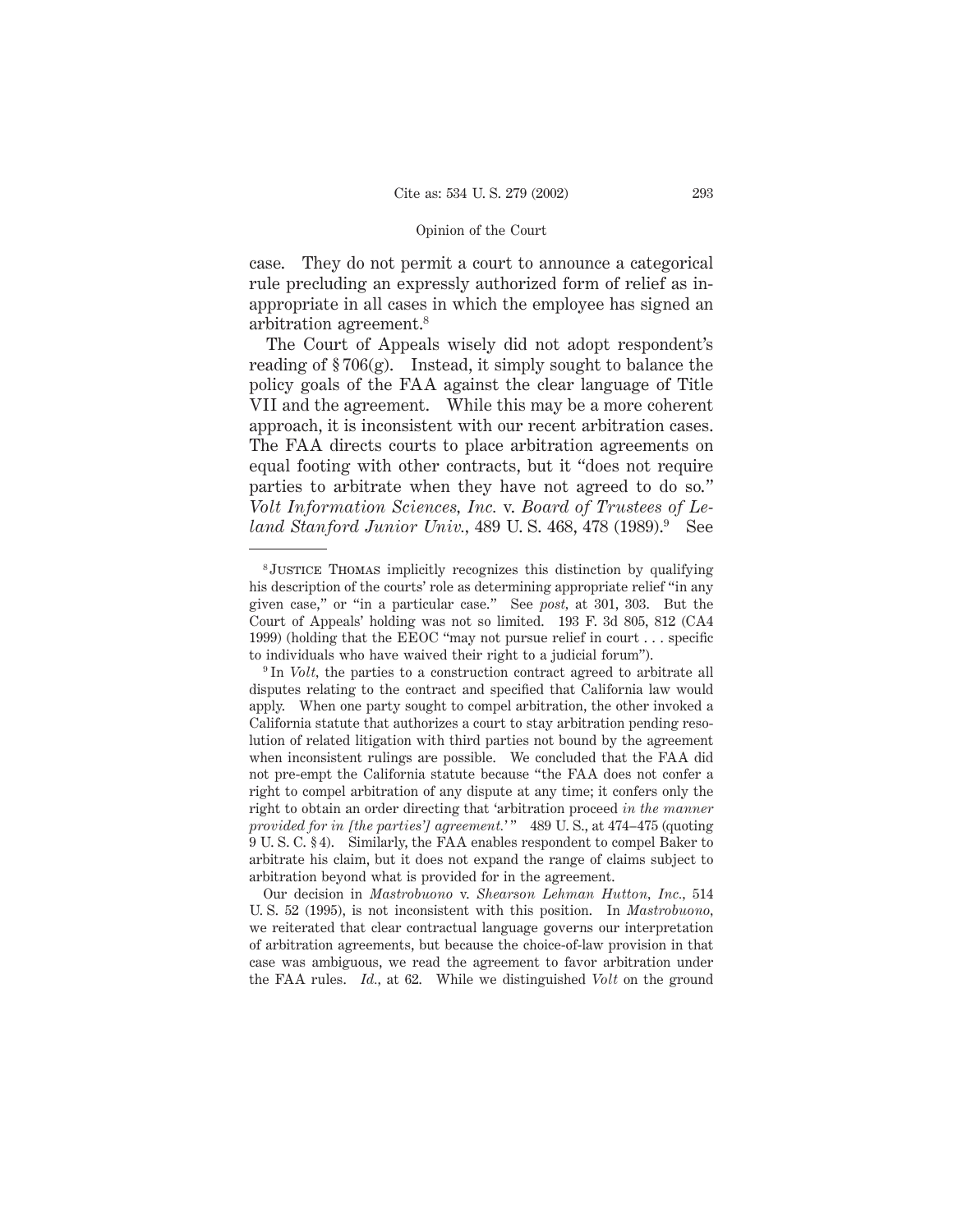also *Prima Paint Corp.* v. *Flood & Conklin Mfg. Co.,* 388 U. S. 395, 404, n. 12 (1967) ("[T]he purpose of Congress in 1925 was to make arbitration agreements as enforceable as other contracts, but not more so"). Because the FAA is "at bottom a policy guaranteeing the enforcement of private contractual arrangements," *Mitsubishi Motors Corp.* v. *Soler Chrysler-Plymouth, Inc.,* 473 U. S. 614, 625 (1985), we look first to whether the parties agreed to arbitrate a dispute, not to general policy goals, to determine the scope of the agreement. *Id.,* at 626. While ambiguities in the language of the agreement should be resolved in favor of arbitration, *Volt,* 489 U. S., at 476, we do not override the clear intent of the parties, or reach a result inconsistent with the plain text of the contract, simply because the policy favoring arbitration is implicated. "Arbitration under the [FAA] is a matter of consent, not coercion." *Id.,* at 479. Here there is no ambiguity. No one asserts that the EEOC is a party to the contract, or that it agreed to arbitrate its claims. It goes without saying that a contract cannot bind a nonparty. Accordingly, the proarbitration policy goals of the FAA do not require the agency to relinquish its statutory authority if it has not agreed to do so.

Even if the policy goals underlying the FAA did necessitate some limit on the EEOC's statutory authority, the line drawn by the Court of Appeals between injunctive and victim-specific relief creates an uncomfortable fit with its avowed purpose of preserving the EEOC's public function while favoring arbitration. For that purpose, the category of victim-specific relief is both overinclusive and underinclusive. For example, it is overinclusive because while

that we were reviewing a federal court's construction of the contract, 514 U. S., at 60, n. 4, regardless of the standard of review, in this case the Court of Appeals recognized that the EEOC was not bound by the agreement. When that much is clear, *Volt* and *Mastrobuono* both direct courts to respect the terms of the agreement without regard to the federal policy favoring arbitration.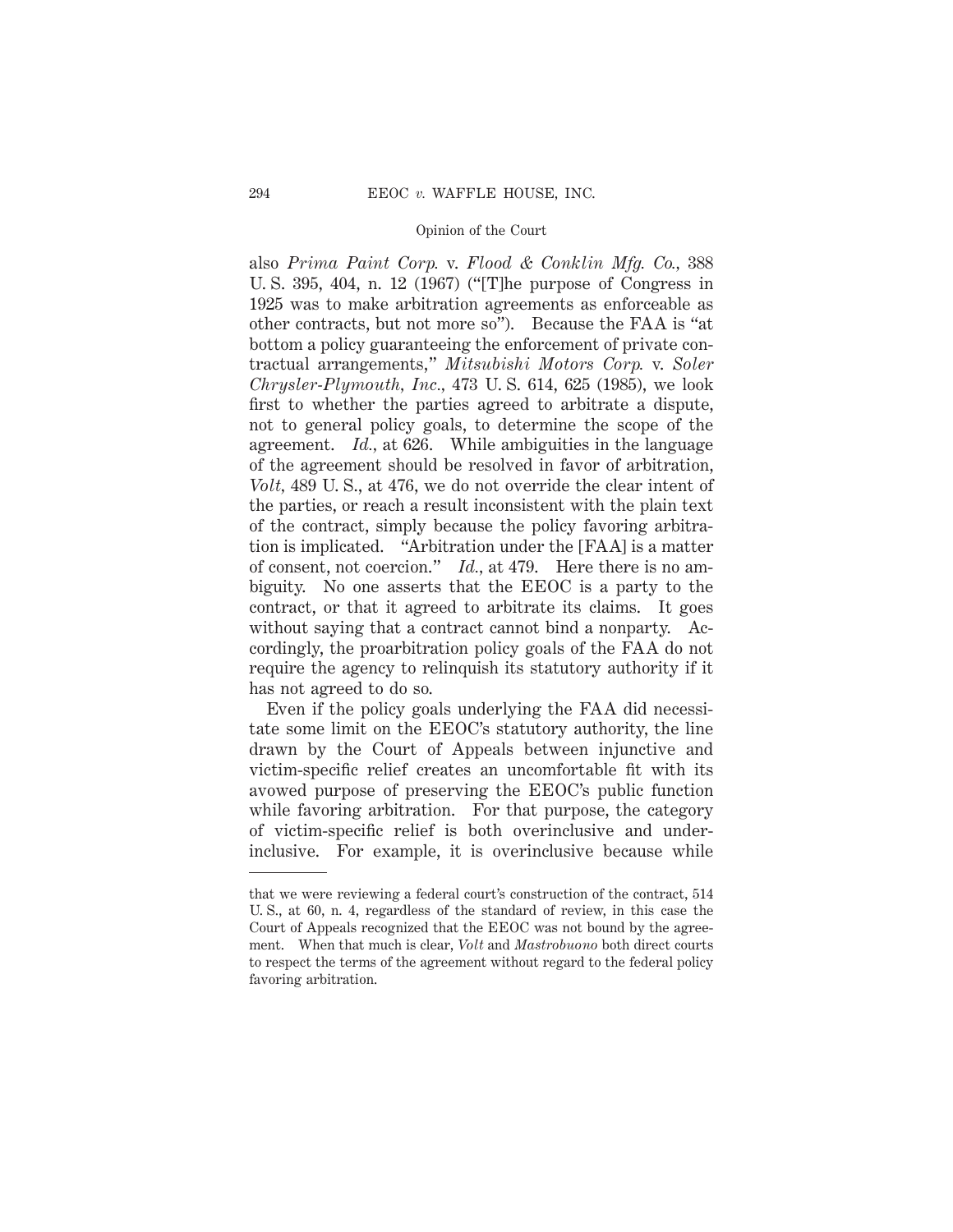punitive damages benefit the individual employee, they also serve an obvious public function in deterring future violations. See *Newport* v. *Fact Concerts, Inc.,* 453 U. S. 247, 266–270 (1981) ("Punitive damages by definition are not intended to compensate the injured party, but rather to punish the tortfeasor . . . , and to deter him and others from similar extreme conduct"); Restatement (Second) of Torts § 908 (1977). Punitive damages may often have a greater impact on the behavior of other employers than the threat of an injunction, yet the EEOC is precluded from seeking this form of relief under the Court of Appeals' compromise scheme. And, it is underinclusive because injunctive relief, although seemingly not "victim-specific," can be seen as more closely tied to the employees' injury than to any public interest. See *Occidental*, 432 U.S., at 383 (REHNQUIST, J., dissenting) ("While injunctive relief may appear more 'broad based,' it nonetheless is redress for individuals").

The compromise solution reached by the Court of Appeals turns what is effectively a forum selection clause into a waiver of a nonparty's statutory remedies. But if the federal policy favoring arbitration trumps the plain language of Title VII and the contract, the EEOC should be barred from pursuing any claim outside the arbitral forum. If not, then the statutory language is clear; the EEOC has the authority to pursue victim-specific relief regardless of the forum that the employer and employee have chosen to resolve their disputes.10 Rather than attempt to split the difference, we are

 $10$  We have held that federal statutory claims may be the subject of arbitration agreements that are enforceable pursuant to the FAA because the agreement only determines the choice of forum. "In these cases we recognized that '[b]y agreeing to arbitrate a statutory claim, a party does not forgo the substantive rights afforded by the statute; it only submits to their resolution in an arbitral, rather than a judicial, forum.' [*Mitsubishi Motors Corp.* v. *Soler Chrysler-Plymouth, Inc.,* 473 U. S. 614, 628 (1985)]." *Gilmer* v. *Interstate/Johnson Lane Corp.,* 500 U. S. 20, 26 (1991). To the extent the Court of Appeals construed an employee's agreement to submit his claims to an arbitral forum as a waiver of the substantive statutory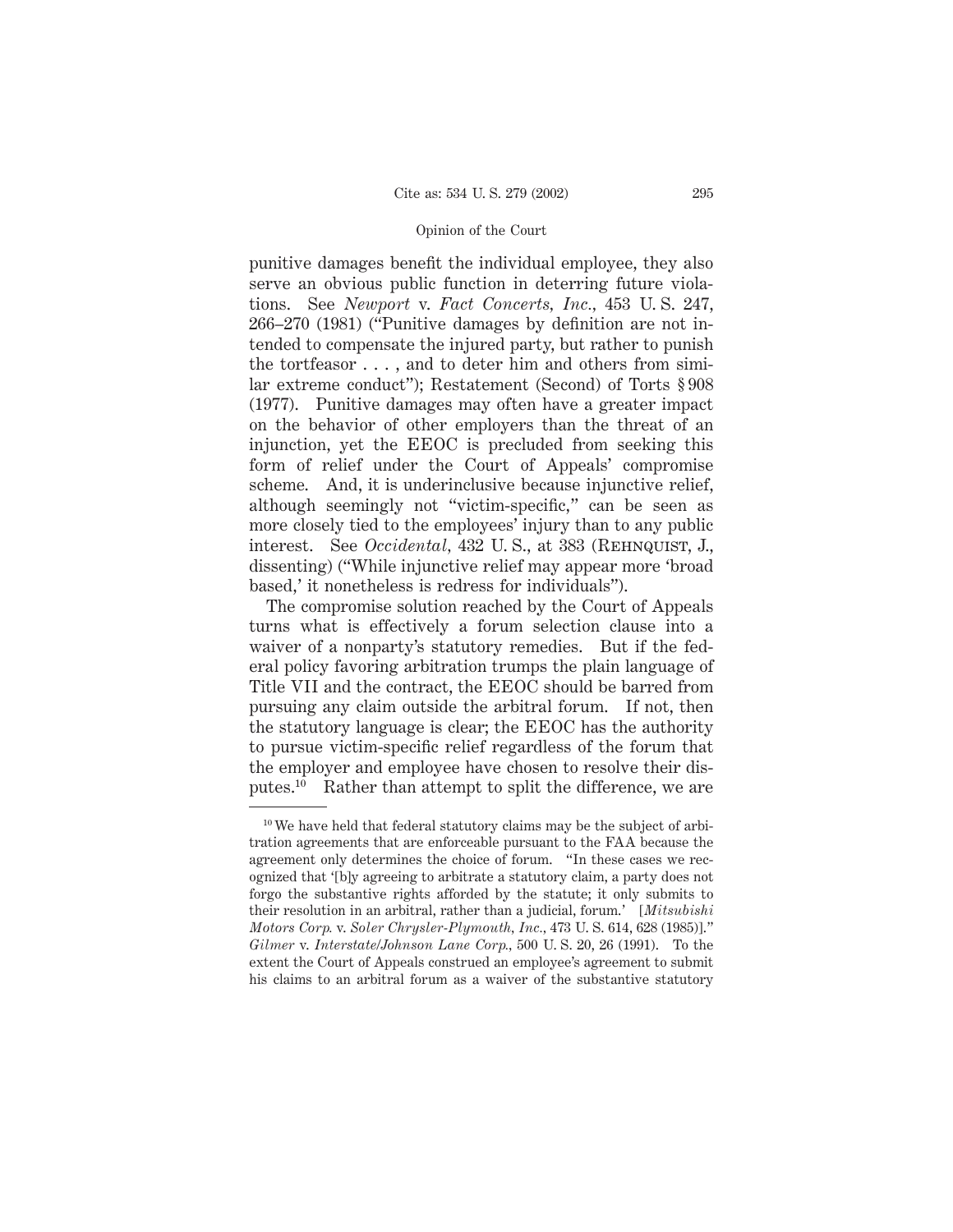persuaded that, pursuant to Title VII and the ADA, whenever the EEOC chooses from among the many charges filed each year to bring an enforcement action in a particular case, the agency may be seeking to vindicate a public interest, not simply provide make-whole relief for the employee, even when it pursues entirely victim-specific relief. To hold otherwise would undermine the detailed enforcement scheme created by Congress simply to give greater effect to an agreement between private parties that does not even contemplate the EEOC's statutory function.<sup>11</sup>

V

It is true, as respondent and its *amici* have argued, that Baker's conduct may have the effect of limiting the relief that the EEOC may obtain in court. If, for example, he had failed to mitigate his damages, or had accepted a monetary settlement, any recovery by the EEOC would be limited accordingly. See, *e. g., Ford Motor Co.* v. *EEOC,* 458 U. S. 219, 231–232 (1982) (Title VII claimant "forfeits his right to back-

prerogative of the EEOC to enforce those claims for whatever relief and in whatever forum the EEOC sees fit, the court obscured this crucial distinction and ran afoul of our precedent.

<sup>&</sup>lt;sup>11</sup> If injunctive relief were the only remedy available, an employee who signed an arbitration agreement would have little incentive to file a charge with the EEOC. As a greater percentage of the work force becomes subject to arbitration agreements as a condition of employment, see Voluntary Arbitration in Worker Disputes Endorsed by 2 Groups, Wall Street Journal, June 20, 1997, p. B2 (reporting that the American Arbitration Association estimates "more than 3.5 million employees are covered" by arbitration agreements designating it to administer arbitration proceedings), the pool of charges from which the EEOC can choose cases that best vindicate the public interest would likely get smaller and become distorted. We have generally been reluctant to approve rules that may jeopardize the EEOC's ability to investigate and select cases from a broad sample of claims. Cf. *EEOC* v. *Shell Oil Co.,* 466 U. S. 54, 69 (1984) ("[I]t is crucial that the Commission's ability to investigate charges of systemic discrimination not be impaired"); *Occidental Life Ins. Co. of Cal.* v. *EEOC,* 432 U. S. 355, 368 (1977).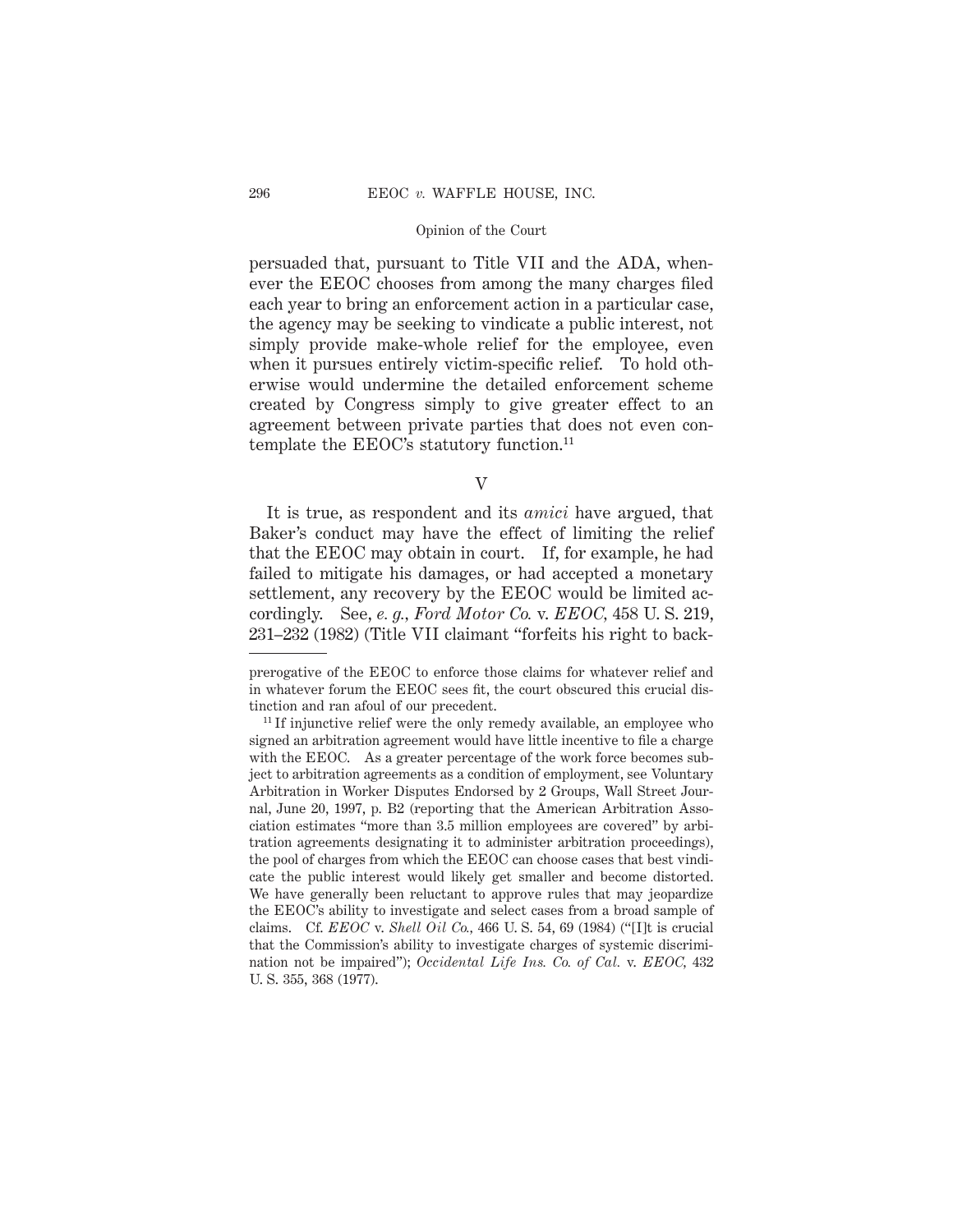pay if he refuses a job substantially equivalent to the one he was denied"); *EEOC* v. *Goodyear Aerospace Corp.,* 813 F. 2d 1539, 1542 (CA9 1987) (employee's settlement "rendered her personal claims moot"); *EEOC* v. *U. S. Steel Corp.,* 921 F. 2d 489, 495 (CA3 1990) (individuals who litigated their own claims were precluded by res judicata from obtaining individual relief in a subsequent EEOC action based on the same claims). As we have noted, it "goes without saying that the courts can and should preclude double recovery by an individual." *General Telephone,* 446 U. S., at 333.

But no question concerning the validity of his claim or the character of the relief that could be appropriately awarded in either a judicial or an arbitral forum is presented by this record. Baker has not sought arbitration of his claim, nor is there any indication that he has entered into settlement negotiations with respondent. It is an open question whether a settlement or arbitration judgment would affect the validity of the EEOC's claim or the character of relief the EEOC may seek. The only issue before this Court is whether the fact that Baker has signed a mandatory arbitration agreement limits the remedies available to the EEOC. The text of the relevant statutes provides a clear answer to that question. They do not authorize the courts to balance the competing policies of the ADA and the FAA or to second-guess the agency's judgment concerning which of the remedies authorized by law that it shall seek in any given case.

Moreover, it simply does not follow from the cases holding that the employee's conduct may affect the EEOC's recovery that the EEOC's claim is merely derivative. We have recognized several situations in which the EEOC does not stand in the employee's shoes. See *Occidental,* 432 U. S., at 368 (EEOC does not have to comply with state statutes of limitations); *General Telephone,* 446 U. S., at 326 (EEOC does not have to satisfy Rule 23 requirements); *Gilmer,* 500 U. S., at 32 (EEOC is not precluded from seeking classwide and equi-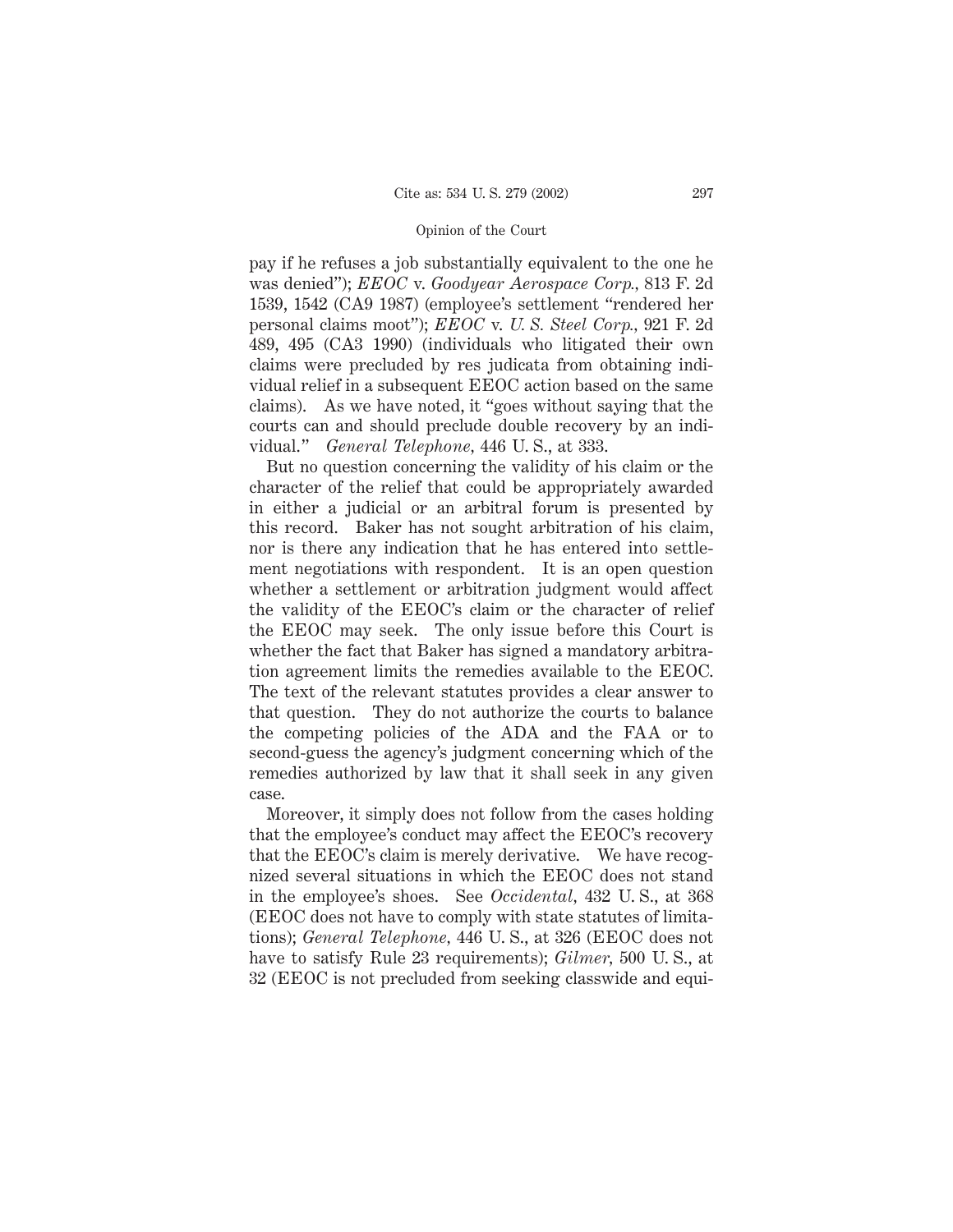table relief in court on behalf of an employee who signed an arbitration agreement). And, in this context, the statute specifically grants the EEOC exclusive authority over the choice of forum and the prayer for relief once a charge has been filed. The fact that ordinary principles of res judicata, mootness, or mitigation may apply to EEOC claims does not contradict these decisions, nor does it render the EEOC a proxy for the employee.

The judgment of the Court of Appeals is reversed, and the case is remanded for further proceedings consistent with this opinion.

*It is so ordered.*

JUSTICE THOMAS, with whom THE CHIEF JUSTICE and JUSTICE SCALIA join, dissenting.

The Court holds today that the Equal Employment Opportunity Commission (EEOC or Commission) may obtain victim-specific remedies in court on behalf of an employee who had agreed to arbitrate discrimination claims against his employer. This decision conflicts with both the Federal Arbitration Act (FAA), 9 U. S. C. § 1 *et seq.,* and the basic principle that the EEOC must take a victim of discrimination as it finds him. Absent explicit statutory authorization to the contrary, I cannot agree that the EEOC may do on behalf of an employee that which an employee has agreed not to do for himself. Accordingly, I would affirm the judgment of the Court of Appeals.

I

Before starting work as a grill operator for respondent Waffle House, Inc., Eric Scott Baker filled out and signed an employment application. This application included an arbitration clause providing that "any dispute or claim concerning Applicant's employment with Waffle House, Inc., or any subsidiary or Franchisee of Waffle House, Inc., or the terms,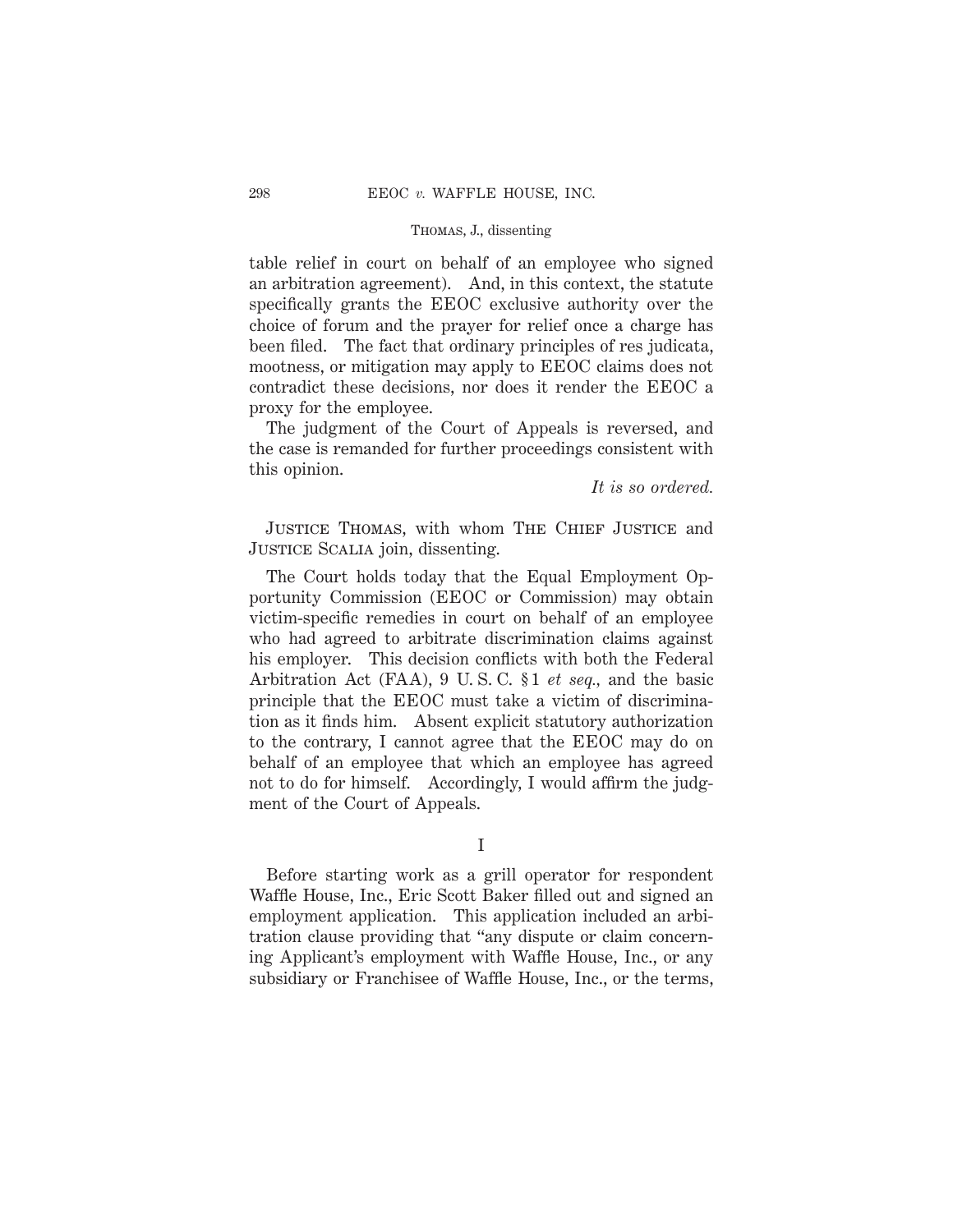conditions or benefits of such employment . . . will be settled by binding arbitration." App. 59.

The Court does not dispute that the arbitration agreement between Waffle House and Baker falls comfortably within the scope of the FAA, see *Circuit City Stores, Inc.* v. *Adams,* 532 U. S. 105 (2001), which provides that "[a] written provision in . . . a contract evidencing a transaction involving commerce to settle by arbitration a controversy thereafter arising out of such contract or transaction . . . shall be valid, irrevocable, and enforceable." 9 U. S. C. § 2. Neither does the Court contest that claims arising under federal employment discrimination laws, such as Baker's claim that Waffle House discharged him in violation of the Americans with Disabilities Act of 1990 (ADA), 42 U. S. C. § 12101 *et seq.* (1994 ed. and Supp. V), may be subject to compulsory arbitration. See *Gilmer* v. *Interstate/Johnson Lane Corp.,* 500 U. S. 20, 23 (1991) (holding that a claim arising under the Age Discrimination in Employment Act of 1967 (ADEA), 29 U. S. C. § 621 *et seq.* (1994 ed.), may be subject to compulsory arbitration).1 The Court therefore does not dispute that

<sup>1</sup> Admittedly, this case involves a claim under the ADA while *Gilmer* addressed compulsory arbitration in the context of the ADEA. Nevertheless, I see no reason why an employee should not be required to abide by an agreement to arbitrate an ADA claim. In assessing whether Congress has precluded the enforcement of an arbitration agreement with respect to a particular statutory claim, this Court has held that a party should be held to an arbitration agreement "unless Congress itself has evinced an intention to preclude a waiver of judicial remedies for the statutory rights at issue." *Mitsubishi Motors Corp.* v. *Soler Chrysler-Plymouth, Inc.,* 473 U. S. 614, 628 (1985). Here, the text of the ADA does not suggest that Congress intended for ADA claims to fall outside the purview of the FAA. Indeed, the ADA expressly encourages the use of arbitration and other forms of alternative dispute resolution, rather than litigation, to resolve claims under the statute: "Where appropriate and to the extent authorized by law, the use of alternative means of dispute resolution, including settlement negotiations, conciliation, facilitation, mediation, factfinding, minitrials, and arbitration, is encouraged to resolve disputes arising under this [Act]." 42 U. S. C. § 12212 (1994 ed.).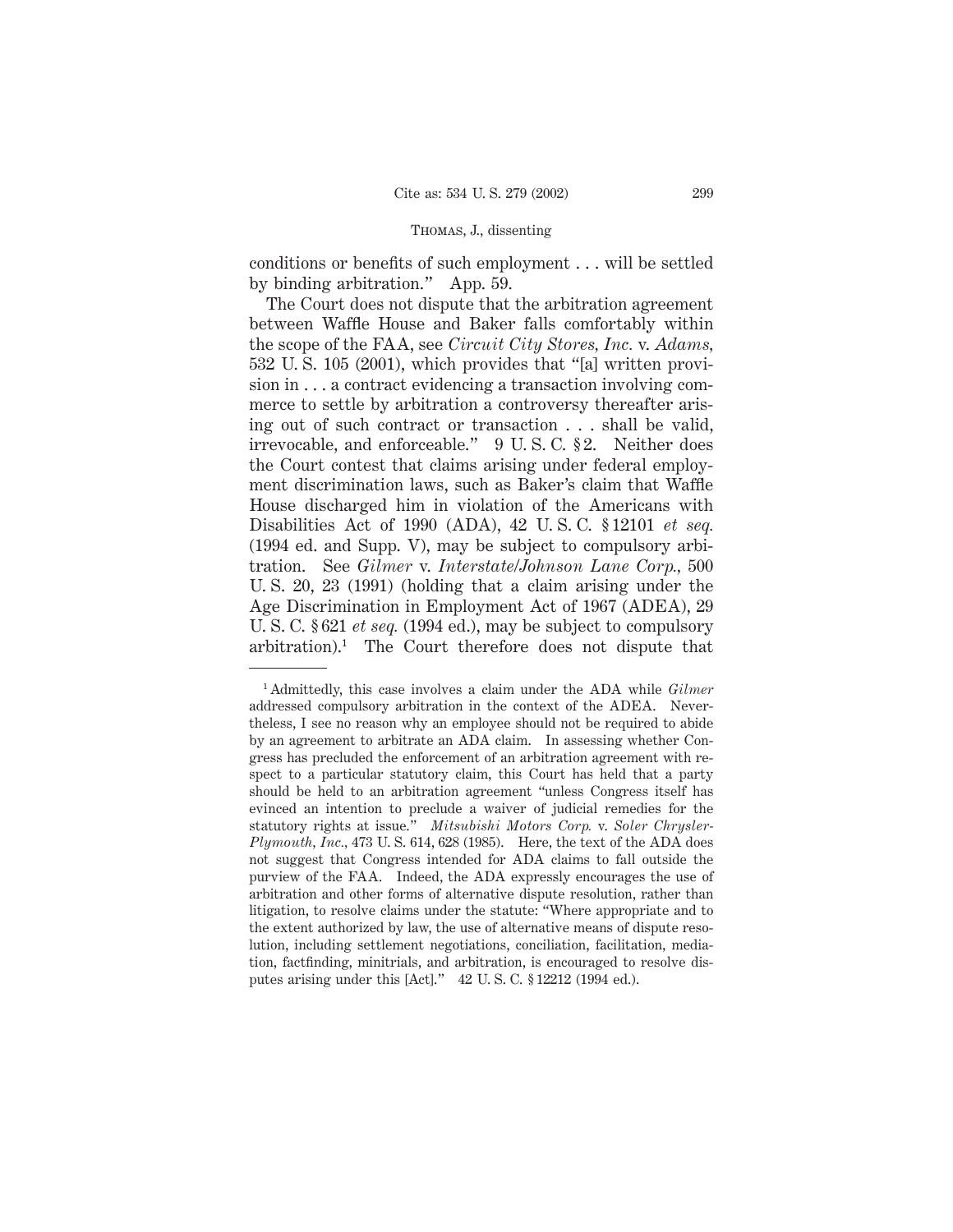Baker, by signing an arbitration agreement, waived his ability either to bring an ADA claim against Waffle House in court or, consequently, to obtain relief for himself in that forum.

The EEOC, in its complaint, sought to obtain the victimspecific relief for Baker that he could not seek for himself, asking a court to make Baker whole by providing reinstatement with backpay and compensatory damages and to pay Baker punitive damages.<sup>2</sup> App. 39–40. In its responses to interrogatories and directives to produce filed the same day as its complaint, the EEOC stated unambiguously: "All amounts recovered from Defendant Employer in this litigation will be received directly by Mr. Baker based on his charge of discrimination against Defendant Employer." *Id.,* at 52. The EEOC also admitted that it was "bring[ing] this action on behalf of Eric Scott Baker."<sup>3</sup> *Id.*, at 51.

By allowing the EEOC to obtain victim-specific remedies for Baker, the Court therefore concludes that the EEOC may do "on behalf of... Baker" that which he cannot do for himself. The Court's conclusion rests upon the following premise advanced by the EEOC: An arbitration agreement between an employer and an employee may not limit the remedies that the Commission may obtain in court because

<sup>2</sup> The EEOC, in its prayer for relief, also requested that the court enjoin Waffle House from engaging in any discriminatory employment practice and asked the court to order Waffle House to institute policies, practices, and programs which would provide equal employment opportunities for qualified individuals with disabilities, and which would eradicate the effect of its past and present unlawful employment practices. App. 39. The Court of Appeals concluded that Baker's arbitration agreement did not preclude the EEOC from seeking such broad-based relief, and Waffle House has not appealed that ruling. See 193 F. 3d 805, 813, n. 3 (CA4 1999).

<sup>&</sup>lt;sup>3</sup> Although the EEOC's complaint alleged that Waffle House engaged in "unlawful employment *practices,*" in violation of § 102(a) of the ADA, 42 U. S. C. § 12112(a) (1994 ed.), it mentioned no instances of discriminatory conduct on the part of Waffle House other than its discharge of Baker. App. 38 (emphasis added).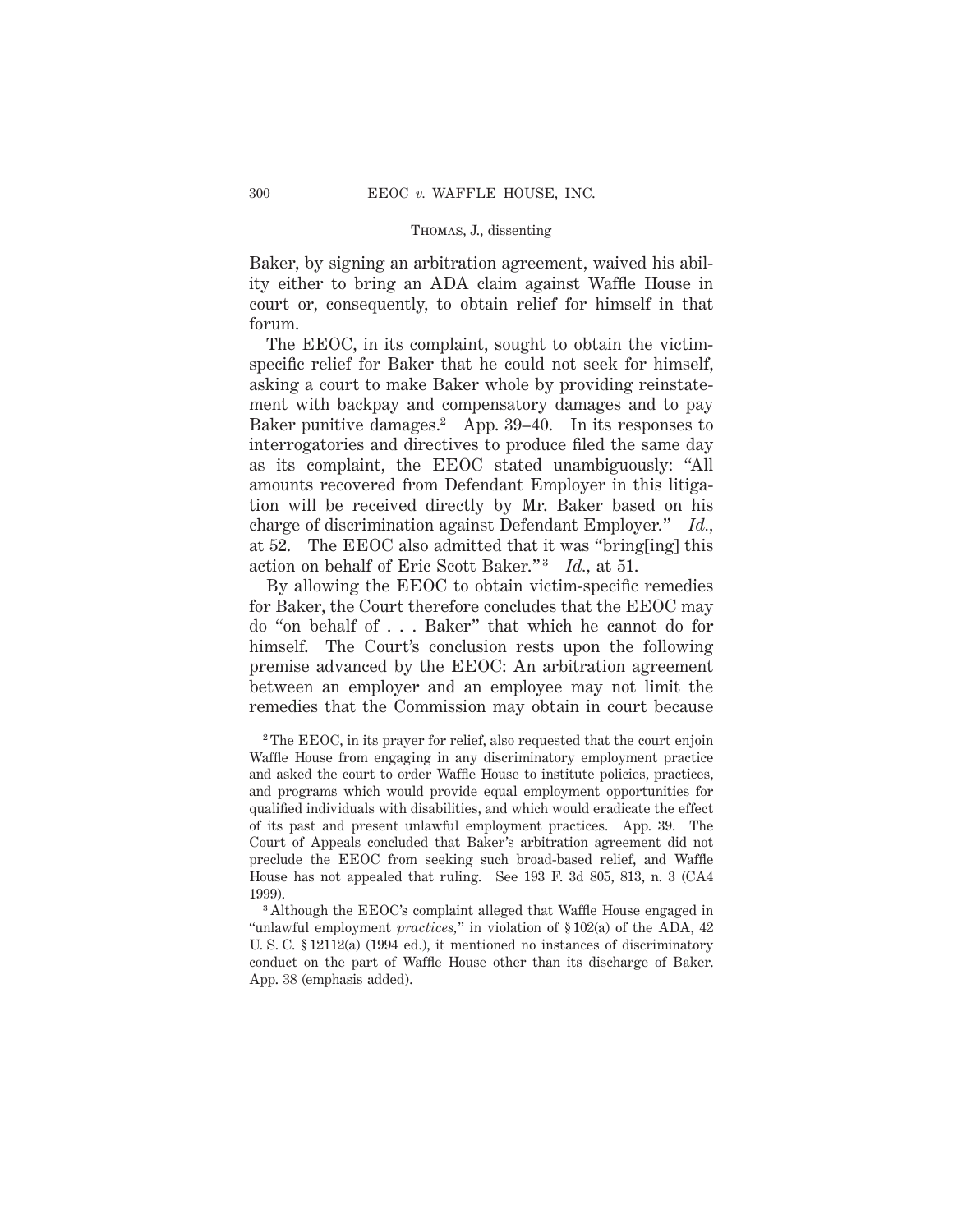Title VII "grants the EEOC the right to obtain all statutory remedies in any action it brings."<sup>4</sup> Brief for Petitioner 17. The EEOC contends that "the statute in clear terms authorizes [it] to obtain all of the listed forms of relief," referring to those types of relief set forth in 42 U.S.C.  $\S 2000e-5(g)(1)$ (1994 ed.) (including injunctive relief and reinstatement with backpay) as well as the forms of relief listed in  $\S 1981a(a)(1)$ (compensatory and punitive damages). Brief for Petitioner 17–18. Endorsing the EEOC's position, the Court concludes that "these statutes unambiguously authorize the EEOC to obtain the relief that it seeks in its complaint if it can prove its case against respondent." *Ante,* at 287.

The Court's position, however, is inconsistent with the relevant statutory provision. For while the EEOC has the statutory right to *bring* suit, see  $$2000e-5(f)(1)$ , it has no statutory entitlement to *obtain* a particular remedy. Rather, the plain language of  $$2000e-5(g)(1)$  makes clear that it is a *court's* role to decide whether to "enjoin the respondent . . . , and order such affirmative action *as may be appropriate,* which may include, but is not limited to, reinstatement or hiring of employees, with or without back pay . . . or any other equitable relief *as the court deems appropriate.*" (Emphasis added.) Whether a particular remedy is "appropriate" in any given case is a question for a court and not for the EEOC.5 See *Albemarle Paper Co.*

<sup>4</sup> Title I of the ADA expressly incorporates "[t]he powers, remedies, and procedures set forth in [Title VII]." 42 U. S. C. § 12117(a). That includes the procedures applicable to enforcement actions as well as the equitable relief available under  $§ 2000e-5(g)$ .

<sup>5</sup> The EEOC also points out that Title VII gives the EEOC, and not an individual victim of discrimination, the choice of forum when the EEOC files an enforcement action. See  $\S 2000e-5(f)(3)$ . Since the statute gives the victim no say in the matter, the EEOC argues that an employee, by signing an arbitration agreement, should not be able to effectively negate *ex ante* the EEOC's statutory authority to choose the forum in which it brings suit. Brief for Petitioner 21–23. The Court, wisely, does not rely heavily on this argument since nothing in the Court of Appeals' decision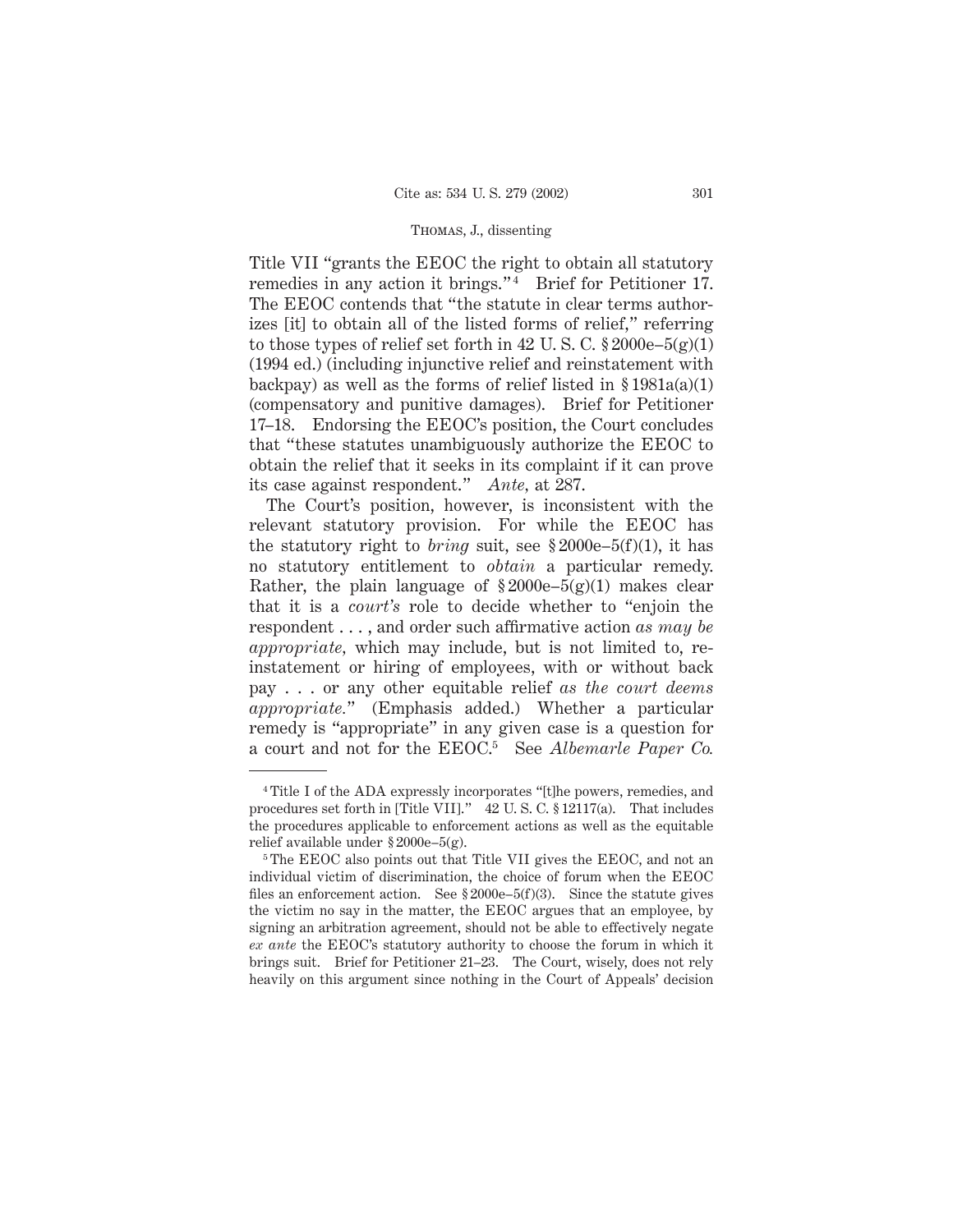v. *Moody,* 422 U. S. 405, 415–416 (1975) ("The [Title VII] scheme implicitly recognizes that there may be cases calling for one remedy but not another, and . . . these choices are, of course, left in the first instance to the district courts"); *Selgas* v. *American Airlines, Inc.,* 104 F. 3d 9, 13, n. 2 (CA1 1997) ("It is clear that in a Title VII case, it is the court which has discretion to fashion relief comprised of the equitable remedies it sees as appropriate, and not the parties which may determine which equitable remedies are available").

Had Congress wished to give the EEOC the authority to determine whether a particular remedy is appropriate under § 2000e–5, it clearly knew how to draft language to that effect. See § 2000e–16(b) (providing that the EEOC shall have the authority to enforce § 2000e–16(a)'s prohibition of employment discrimination within federal agencies "through appropriate remedies, including reinstatement or hiring of employees with or without back pay, as will effectuate the policies of this section"). But Congress specifically declined to grant the EEOC such authority when it empowered the Commission to bring lawsuits against private employers. Both the original House version and the original Senate version of the Equal Employment Opportunity Act of 1972 would have granted the EEOC powers similar to those possessed by the National Labor Relations Board to adjudicate a complaint and implement a remedy. See H. R. 1746, 92d Cong., 1st Sess., § 706(h) (1971), and S. 2515, 92d Cong., 1st Sess., § 4(h) (1971), reprinted in Legislative History of the Equal Employment Opportunity Act of 1972, pp. 7–8, 164– 165. These bills were amended, however, once they reached the floor of both Houses of Congress to replace such "ceaseand-desist" authority with the power only to prosecute an

prevents the EEOC from choosing to file suit in any appropriate judicial district set forth in § 2000e–5(f)(3). Rather, the Court of Appeals' holding only limits the *remedies* that the EEOC may obtain when it decides to institute a judicial action. See 193 F. 3d, at 806–807.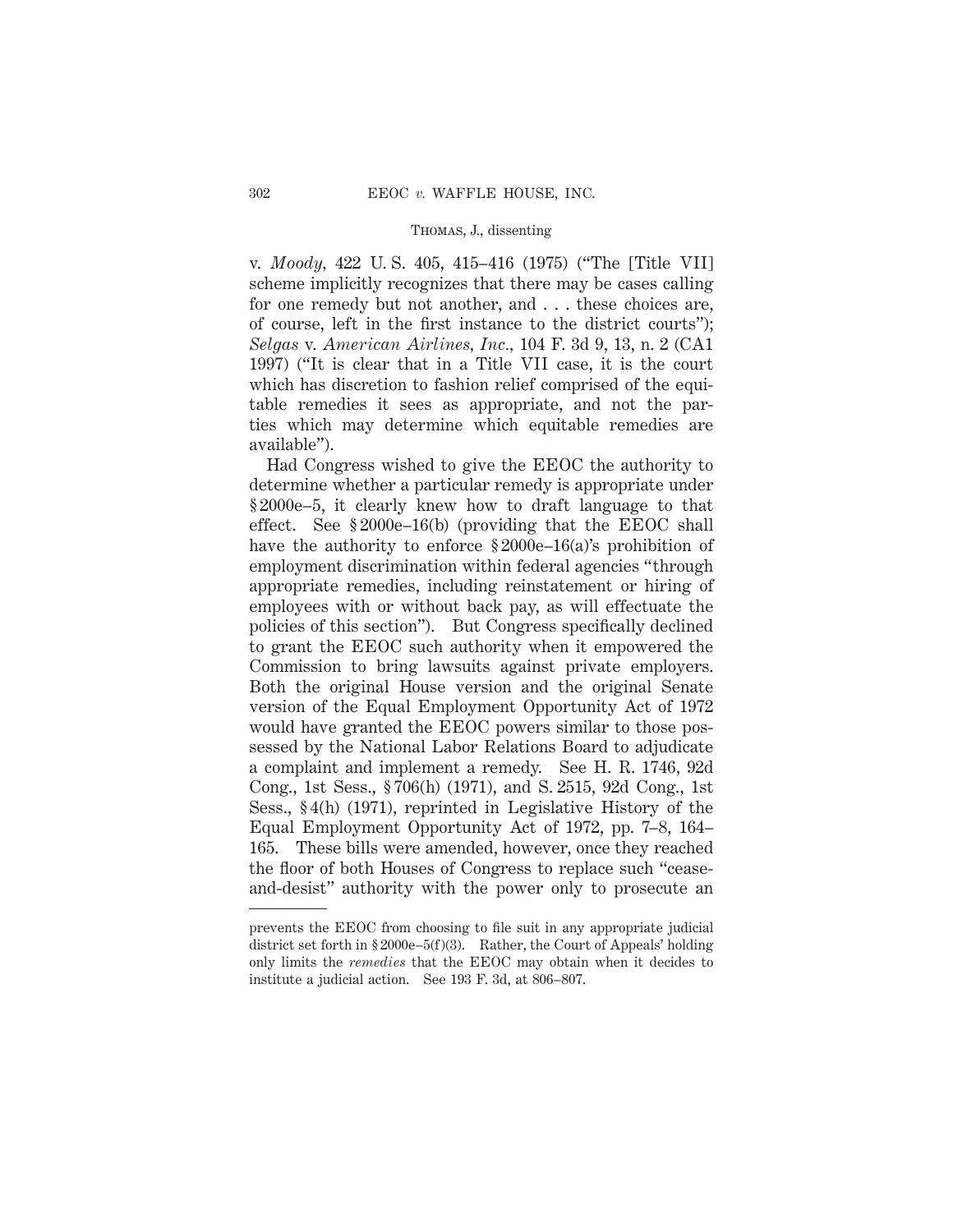action in court. See 117 Cong. Rec. 32088–32111 (1971); 118 Cong. Rec. 3965–3979 (1972).

The statutory scheme enacted by Congress thus entitles neither the EEOC nor an employee, upon filing a lawsuit, to obtain a particular remedy by establishing that an employer discriminated in violation of the law.<sup>6</sup> In both cases,  $42$ U. S. C.  $$2000e-5(g)(1)$  governs, and that provision unambiguously requires a *court* to determine what relief is "appropriate" in a particular case.7

II

Because Congress has not given the EEOC the authority to usurp the traditional role of courts to determine what constitutes "appropriate" relief in a given case, it is necessary to examine whether it would be "appropriate" to allow the EEOC to obtain victim-specific relief for Baker here, notwithstanding the fact that Baker, by signing an arbitration

<sup>&</sup>lt;sup>6</sup> The Court, in fact, implicitly admits as much. Contradicting its earlier assertion that the "statutes unambiguously authorize the EEOC to obtain the relief *that it seeks* in its complaint if it can prove its case against respondent," *ante,* at 287 (emphasis added), the Court later concludes that the statutory scheme gives the trial judge "discretion in a particular case to order reinstatement and award damages in an amount warranted by the facts of that case." *Ante,* at 292–293.

<sup>7</sup> Similarly, the EEOC's authority to obtain legal remedies is also no greater than that of an employee acting on his own behalf. Title 42 U. S. C. § 1981a(a)(2), which was enacted as part of the Civil Rights Act of 1991, Pub. L. 102–166, 105 Stat. 1072, provides that the EEOC or an employee "*may recover* compensatory and punitive damages" in addition to the forms of relief authorized by  $\S 2000e-5(g)(1)$ . (Emphasis added.) Nothing in § 1981a(a), however, alters the fundamental proposition that it is for the judiciary to determine what relief (of all the relief that plaintiffs "may recover" under the statute) the particular plaintiff before the court *is entitled to.* The statutory language does not purport to grant the EEOC or an employee the absolute right to obtain damages in every case of proven discrimination, despite the operation of such legal doctrines as time bar, accord and satisfaction, or (as in this case) binding agreement to arbitrate.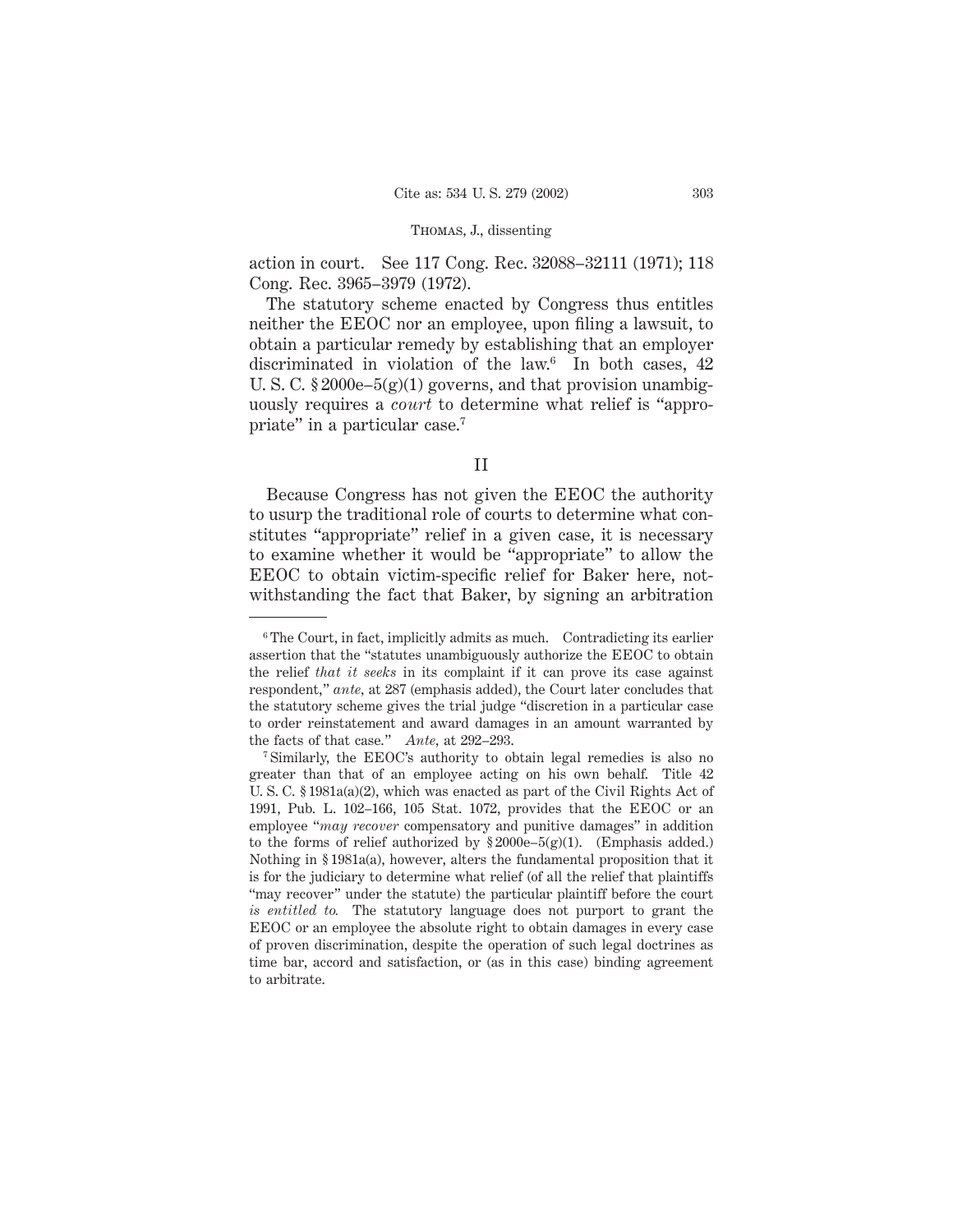agreement, has waived his ability to seek such relief on his own behalf in a judicial forum. For two reasons, I conclude it is not "appropriate" to allow the EEOC to do on behalf of Baker that which Baker is precluded from doing for himself.

### A

To begin with, when the EEOC litigates to obtain relief on behalf of a particular employee, the Commission must take that individual as it finds him. Whether the EEOC or an employee files a particular lawsuit, the employee is the ultimate beneficiary of victim-specific relief. The relevance of the employee's circumstances therefore does not change simply because the EEOC, rather than the employee himself, is litigating the case, and a court must consider these circumstances in fashioning an "appropriate" remedy.<sup>8</sup>

As a result, the EEOC's ability to obtain relief is often limited by the actions of an employee on whose behalf the Commission may wish to bring a lawsuit. If an employee signs an agreement to waive or settle discrimination claims against an employer, for example, the EEOC may not recover victim-specific relief on that employee's behalf. See, *e. g., EEOC* v. *Cosmair, Inc.,* 821 F. 2d 1085, 1091 (CA5 1987); *EEOC* v. *Goodyear Aerospace Corp.,* 813 F. 2d 1539, 1543 (CA9 1987); see also EEOC: Guidance on Waivers Under the ADA and Other Civil Rights Laws, EEOC Compliance Manual (BNA) N:2345, N:2347 (Apr. 10, 1997) (hereinafter EEOC Compliance Manual) (recognizing that a valid waiver or set-

<sup>8</sup> I agree with the Court that, in order to determine whether a particular remedy is "appropriate," it is necessary to examine the specific facts of the case at hand. See *ante,* at 292–293. For this reason, the statutory scheme does not permit us to announce a categorical rule barring lower courts from *ever* awarding a form of relief expressly authorized by the statute. When the same set of facts arises in different cases, however, such cases should be adjudicated in a consistent manner. Therefore, this Court surely may specify particular circumstances under which it would be inappropriate for trial courts to award certain types of relief, such as victim-specific remedies.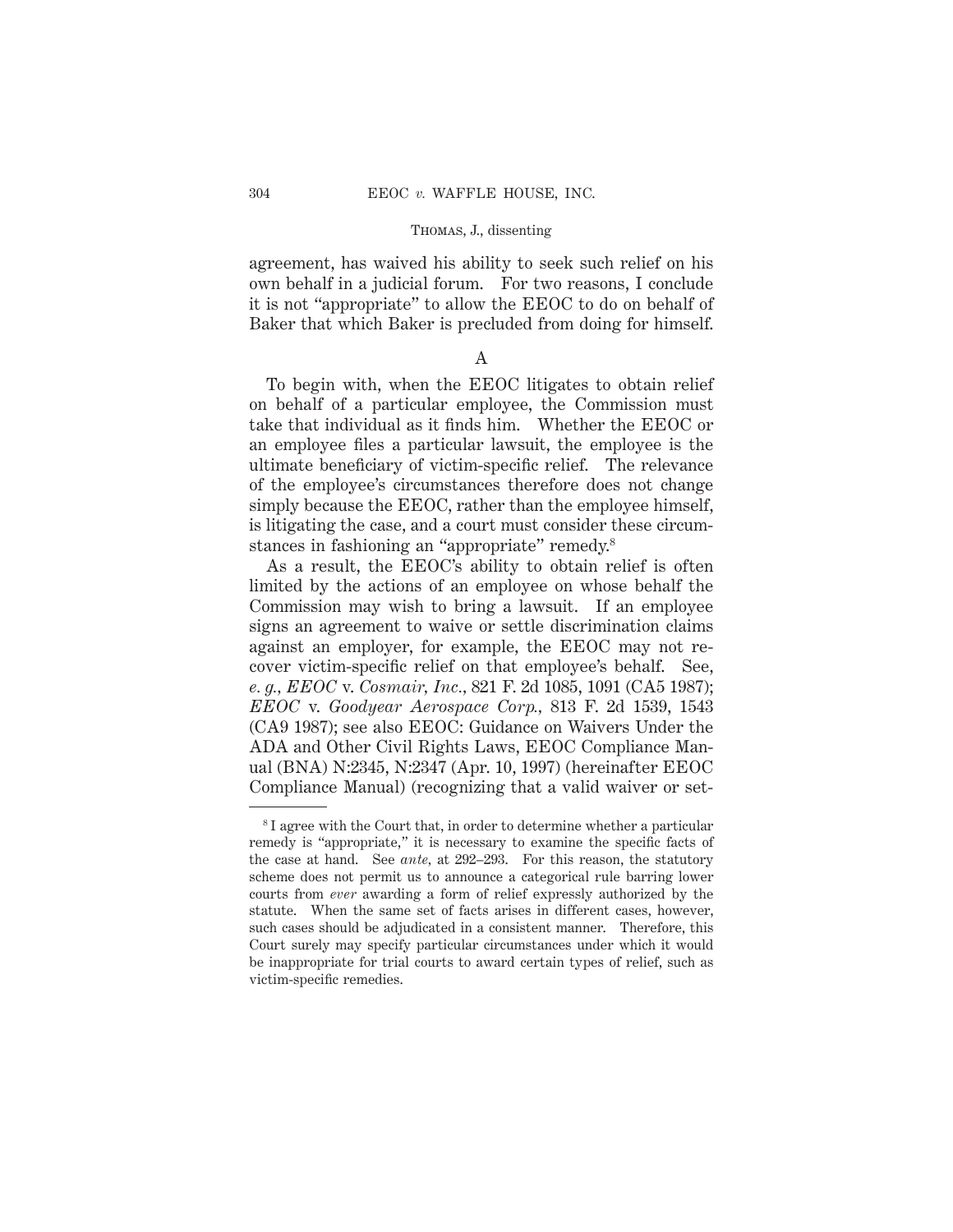tlement agreement precludes the EEOC from recovering victim-specific relief for an employee). In addition, an employee who fails to mitigate his damages limits his ability to obtain relief, whether he files his own lawsuit or the EEOC files an action on his behalf. See *Ford Motor Co.* v. *EEOC,* 458 U. S. 219, 231–232 (1982). An employee's unilateral attempt to pursue his own discrimination claim may also limit the EEOC's ability to obtain victim-specific relief for that employee. If a court rejects the merits of a claim in a private lawsuit brought by an employee, for example, res judicata bars the EEOC from recovering victim-specific relief on behalf of that employee in a later action. See, *e. g., EEOC* v. *Harris Chernin, Inc.,* 10 F. 3d 1286, 1291 (CA7 1993).

In all of the aforementioned situations, the same general principle applies: To the extent that the EEOC is seeking victim-specific relief in court for a particular employee, it is able to obtain no more relief for that employee than the employee could recover for himself by bringing his own lawsuit. The EEOC, therefore, should not be able to obtain victimspecific relief for Baker in court through its own lawsuit here when Baker waived his right to seek relief for himself in a judicial forum by signing an arbitration agreement.

The Court concludes that the EEOC's claim is not "merely derivative" of an employee's claim and argues that "[w]e have recognized several situations in which the EEOC does not stand in the employee's shoes." *Ante,* at 297. The Court's opinion, however, attacks a straw man because this case does not turn on whether the EEOC's "claim" is wholly derivative of an employee's "claim." Like the Court of Appeals below, I do not question the EEOC's ability to seek declaratory and broad-based injunctive relief in a case where a particular employee, such as Baker, would not be able to pursue such relief in court. Rather, the dispute here turns on whether the EEOC's ability *to obtain victim-specific relief* is dependent upon the victim's ability to obtain such relief for himself.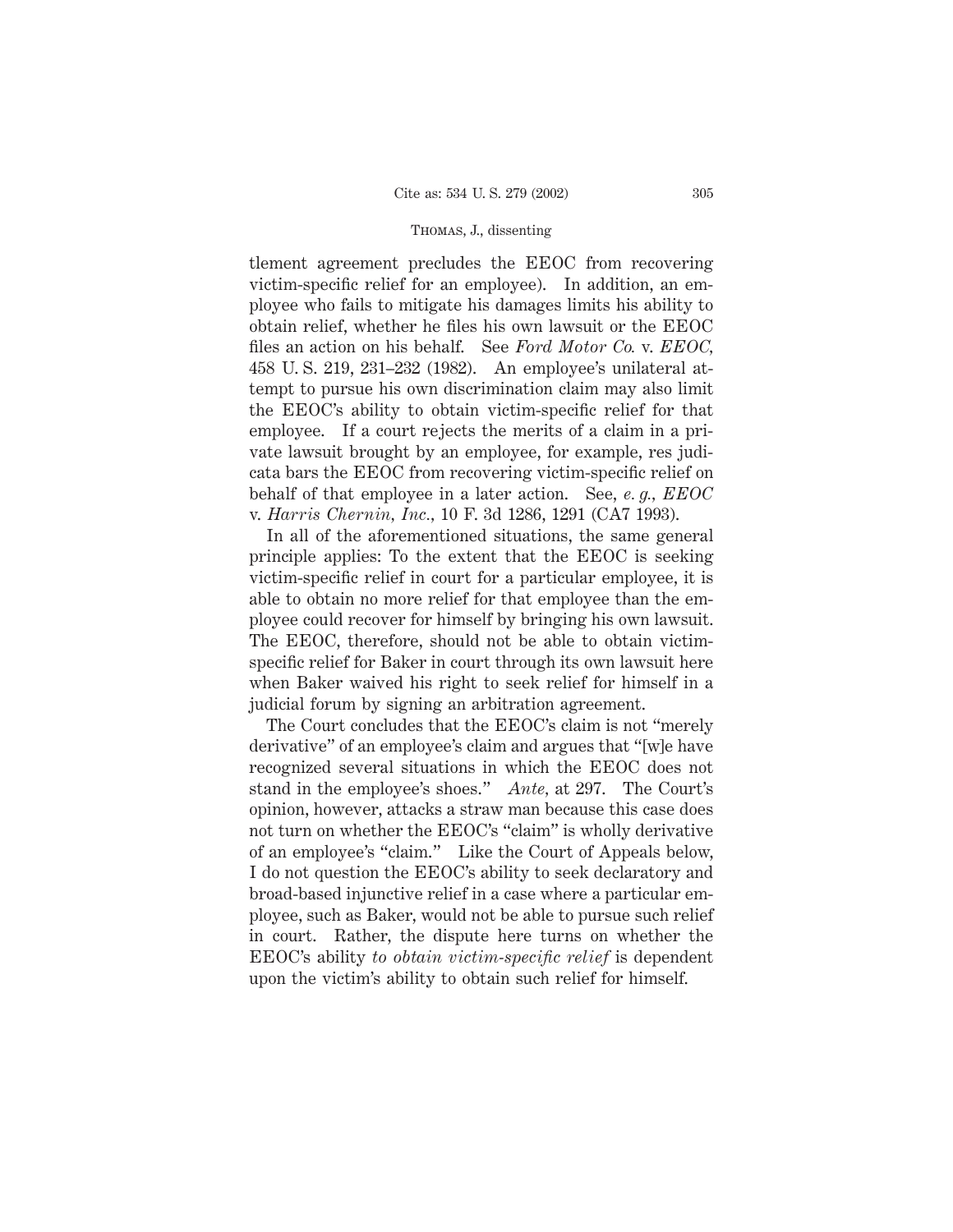The Court claims that three cases support its argument that the EEOC's claim is not "merely derivative" of an employee's claim. See *Gilmer* v. *Interstate/Johnson Lane Corp.,* 500 U. S., at 24; *General Telephone Co. of Northwest* v. *EEOC,* 446 U. S. 318, 325 (1980); *Occidental Life Ins. Co. of Cal.* v. *EEOC,* 432 U. S. 355, 368 (1977). Once the actual nature of the dispute is properly understood, however, it is apparent that these cases do not support the Court's position, for none of them suggests that the EEOC should be allowed to recover *victim-specific relief* on behalf of an employee who has waived his ability to obtain such relief for himself in court by signing a valid arbitration agreement.

In *Gilmer,* for example, this Court addressed whether arbitration procedures are inadequate in discrimination cases because they do not allow for "broad equitable relief and class actions." 500 U. S., at 32. Rejecting this argument, the Court noted that valid arbitration agreements "will not preclude the EEOC from bringing actions seeking class-wide and equitable relief." *Ibid.* Conspicuously absent from the Court's opinion, however, was any suggestion that the EEOC could obtain *victim-specific relief* on behalf of an employee who had signed a valid arbitration agreement. Cf. *ibid.*

Similarly, in *General Telephone,* this Court held only that lawsuits filed by the EEOC should not be considered representative actions under Federal Rule of Civil Procedure 23. In reaching this conclusion, the Court noted that "the EEOC is not merely a proxy for the victims of discrimination." 446 U. S., at 326. To be sure, I agree that to the extent the EEOC seeks broad-based declaratory and equitable relief in court, the Commission undoubtedly acts both as a representative of a specific employee and to "vindicate the public interest in preventing employment discrimination." *Ibid.* But neither this dual function nor anything in *General Telephone* detracts from the proposition that when the EEOC seeks to secure *victim-specific relief* in court, it may obtain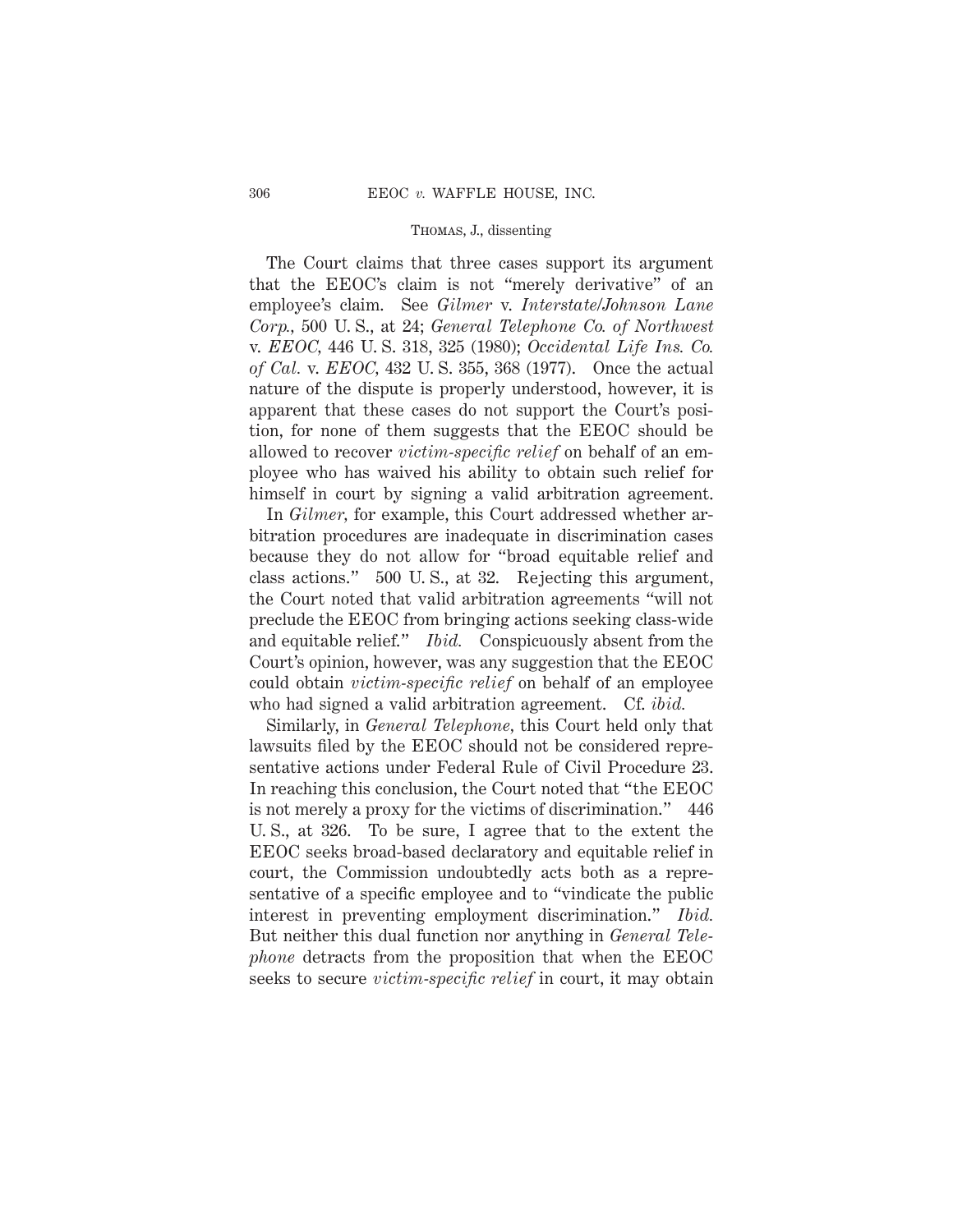no more relief for an individual than the individual could obtain for himself.

Even the EEOC recognizes the dual nature of its role.<sup>9</sup> See EEOC Compliance Manual N:2346 (citing *General Telephone, supra,* at 326). In its compliance manual, the EEOC states that "every charge filed with the EEOC carries two potential claims for relief: the charging party's claim for individual relief, and the EEOC's claim to 'vindicate the public interest in preventing employment discrimination.' " EEOC Compliance Manual N:2346. It is for this reason that "a private agreement can eliminate an individual's right to personal recovery, [but] it cannot interfere with EEOC's right to enforce . . . the ADA . . . by seeking relief that will benefit the public and any victims of an employer's unlawful practices who have not validly waived their claims." *Id.,* at N:2347.10

In the final case cited by the Court, *Occidental Life Ins. Co.* v. *EEOC,* this Court held that state statutes of limita-

<sup>9</sup> The EEOC has consistently recognized that the Commission represents individual employees when it files an action in court. In this case, for instance, the EEOC stated in its answers to interrogatories that it brought this action "on behalf of Eric Scott Baker." See Part I, *supra.* Moreover, the EEOC has maintained in numerous cases that its attorneys have an attorney-client relationship with charging parties and their communications with charging parties are therefore privileged. See, *e. g., EEOC* v. *Johnson & Higgins Inc.,* 78 FEP Cases 1127 (SDNY 1998); *EEOC* v. *McDonnell Douglas Corp.,* 948 F. Supp. 54 (ED Mo. 1996).

<sup>&</sup>lt;sup>10</sup> This Court has recognized that victim-specific remedies also serve the public goals of antidiscrimination statutes. See, *e. g., McKennon* v. *Nashville Banner Publishing Co.,* 513 U. S. 352, 357–358 (1995). Nevertheless, when the EEOC is seeking such remedies, it is only serving the public interest to the extent that an employee seeking the same relief for himself through litigation or arbitration would also be serving the public interest. It is when the EEOC is seeking broader relief that its unique role in vindicating the public interest comes to the fore. The Commission's motivation to secure such relief is likely to be greater than that of an individual employee, who may be primarily concerned with securing relief only for himself.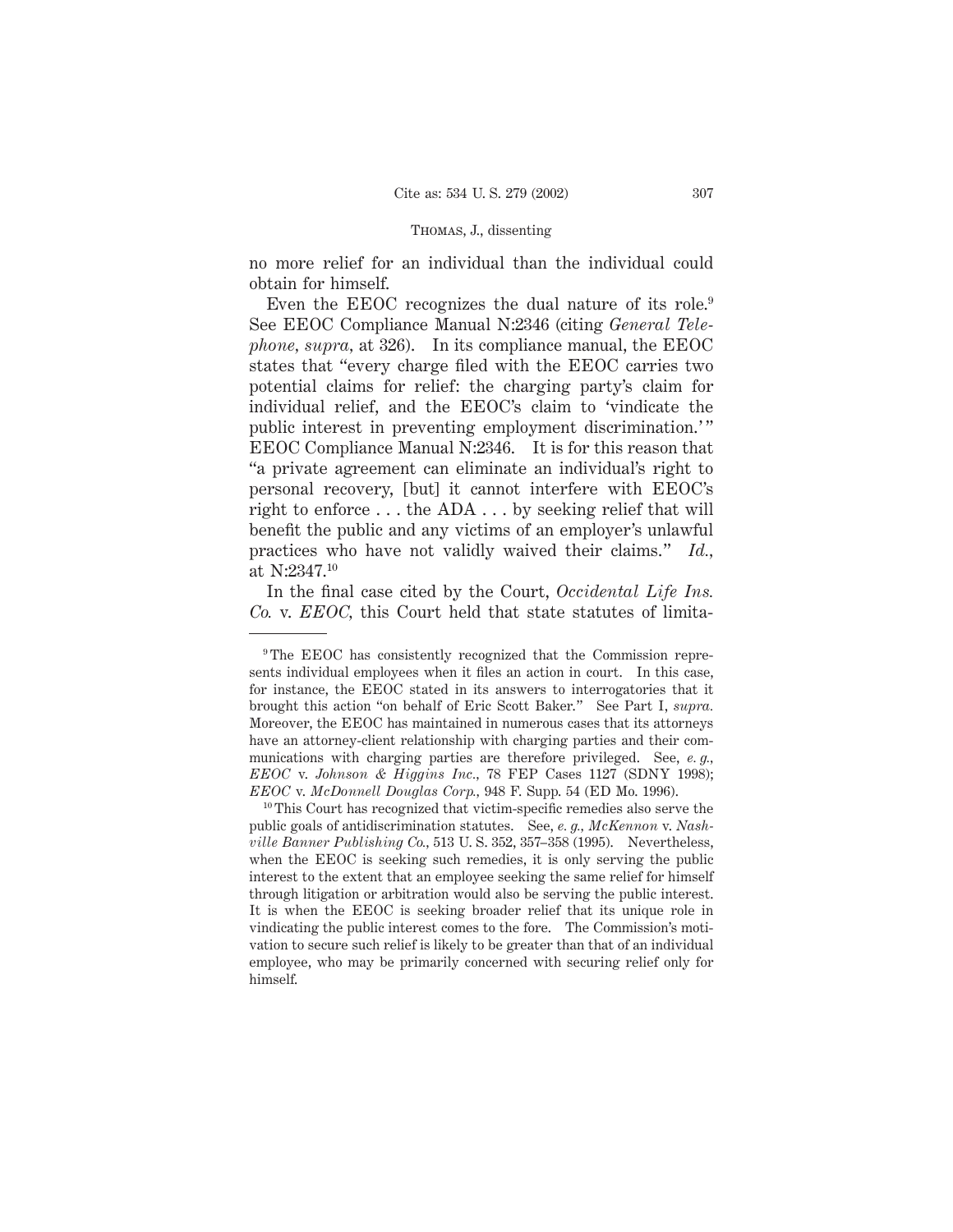tions do not apply to lawsuits brought by the EEOC, because "[u]nlike the typical litigant against whom a statute of limitations might appropriately run, the EEOC is required by law to refrain from commencing a civil action until it has discharged its administrative duties." 432 U. S., at 368. The Court also noted that the 1-year statute of limitations at issue in that case "could under some circumstances directly conflict with the timetable for administrative action expressly established in the 1972 Act." *Id.,* at 368–369. Precluding the EEOC from seeking victim-specific remedies in court on behalf of an employee who has signed an arbitration agreement, however, would in no way impede the Commission from discharging its administrative duties nor would it directly conflict with any provision of the statute. In fact, such a result is entirely consistent with the federal policy underlying the Court's decision in *Occidental:* that employment discrimination claims should be resolved quickly and out of court. See *id.,* at 368.

### B

Not only would it be "inappropriate" for a court to allow the EEOC to obtain victim-specific relief on behalf of Baker, to do so in this case would contravene the "liberal federal policy favoring arbitration agreements" embodied in the FAA. See *Moses H. Cone Memorial Hospital* v. *Mercury Constr. Corp.,* 460 U. S. 1, 24 (1983).

Under the terms of the FAA, Waffle House's arbitration agreement with Baker is valid and enforceable. See Part I, *supra.* The Court reasons, however, that the FAA is not implicated in this case because the EEOC was not a party to the arbitration agreement and "[i]t goes without saying that a contract cannot bind a nonparty." *Ante,* at 294. The Court's analysis entirely misses the point. The relevant question here is not whether the EEOC should be bound by Baker's agreement to arbitrate. Rather, it is whether a court should give effect to the arbitration agreement be-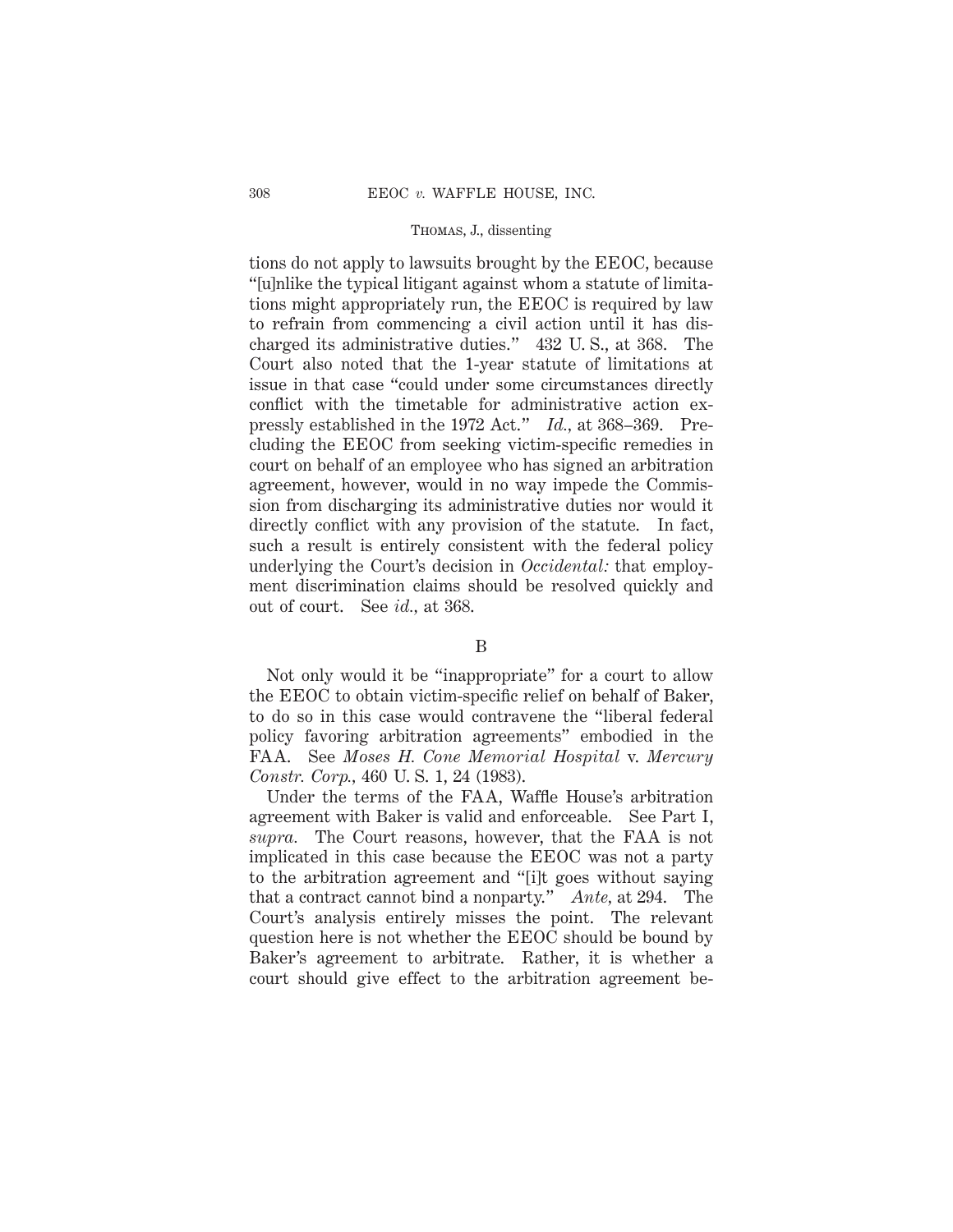tween Waffle House and Baker or whether it should instead allow the EEOC to reduce that arbitration agreement to all but a nullity. I believe that the FAA compels the former course.11

By allowing the EEOC to pursue victim-specific relief on behalf of Baker under these circumstances, the Court eviscerates Baker's arbitration agreement with Waffle House and liberates Baker from the consequences of his agreement. Waffle House gains nothing and, if anything, will be worse off in cases where the EEOC brings an enforcement action should it continue to utilize arbitration agreements in the future. This is because it will face the prospect of defending itself in two different forums against two different parties seeking precisely the same relief. It could face the EEOC in court and the employee in an arbitral forum.

The Court does not decide here whether an arbitral judgment would "affect the validity of the EEOC's claim or the character of relief the EEOC may seek" in court.12 *Ante,* at 297. Given the reasoning in the Court's opinion, however, the proverbial handwriting is on the wall. If the EEOC indeed is "the master of its own case," *ante,* at 291, I do not see how an employee's independent decision to pursue arbitral proceedings could affect the validity of the "EEOC's claim"

<sup>&</sup>lt;sup>11</sup> The Court also reasons that "the FAA enables respondent to compel Baker to arbitrate his claim, but it does not expand the range of claims subject to arbitration beyond what is provided for in the agreement." *Ante,* at 293, n. 9. The Court does not explain, however, how the EEOC's ADA claim on Baker's behalf differs in any meaningful respect from the ADA claim that Baker would have been compelled to submit to arbitration.

<sup>12</sup> In the vast majority of cases, an individual employee's arbitral proceeding will be resolved before a parallel court action brought by the EEOC. See Maltby, Private Justice: Employment Arbitration and Civil Rights, 30 Colum. Human Rights L. Rev. 29, 55 (1998) (reporting that in arbitration the average employment discrimination case is resolved in under nine months while the average employment discrimination case filed in federal district court is not resolved for almost two years).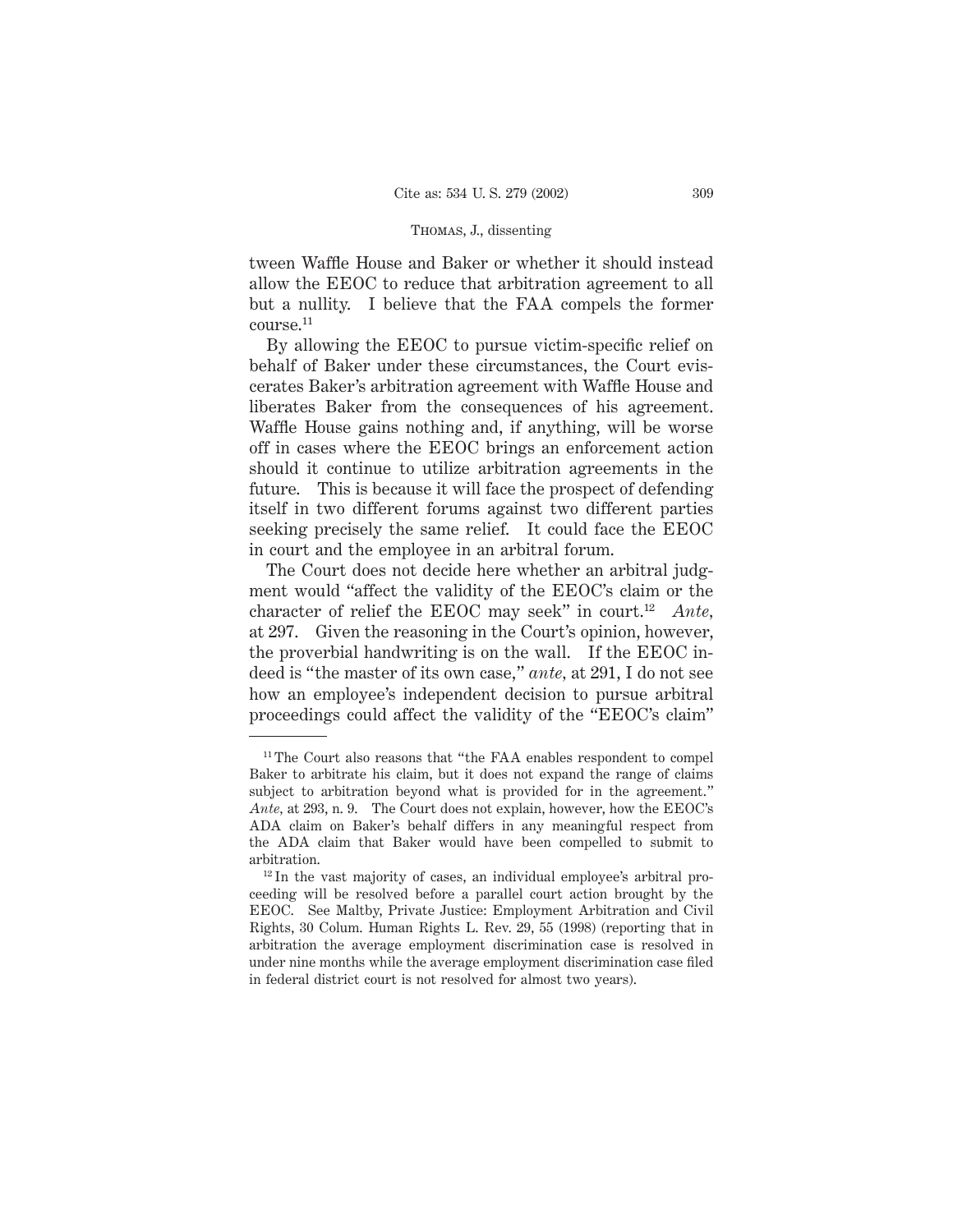in court. Should this Court in a later case determine that an unfavorable arbitral judgment against an employee precludes the EEOC from seeking similar relief for that employee in court, then the Court's jurisprudence will stand for the following proposition: The EEOC may seek relief for an employee who has signed an arbitration agreement unless that employee decides that he would rather abide by his agreement and arbitrate his claim. Reconciling such a result with the FAA, however, would seem to be an impossible task and would make a mockery of the rationale underlying the Court's holding here: that the EEOC is "the master of its own case." *Ante,* at 291.

Assuming that the Court means what it says, an arbitral judgment will *not* preclude the EEOC's claim for victimspecific relief from going forward, and courts will have to adjust damages awards to avoid double recovery. See *ante,* at 297. If an employee, for instance, is able to recover \$20,000 through arbitration and a court later concludes in an action brought by the EEOC that the employee is actually entitled to \$100,000 in damages, one assumes that a court would only award the EEOC an additional \$80,000 to give to the employee. Suppose, however, that the situation is reversed: An arbitrator awards an employee \$100,000, but a court later determines that the employee is only entitled to \$20,000 in damages. Will the court be required to order the employee to return \$80,000 to his employer? I seriously doubt it.

The Court's decision thus places those employers utilizing arbitration agreements at a serious disadvantage. Their employees will be allowed two bites at the apple—one in arbitration and one in litigation conducted by the EEOC and will be able to benefit from the more favorable of the two rulings. This result, however, discourages the use of arbitration agreements and is thus completely inconsistent with the policies underlying the FAA.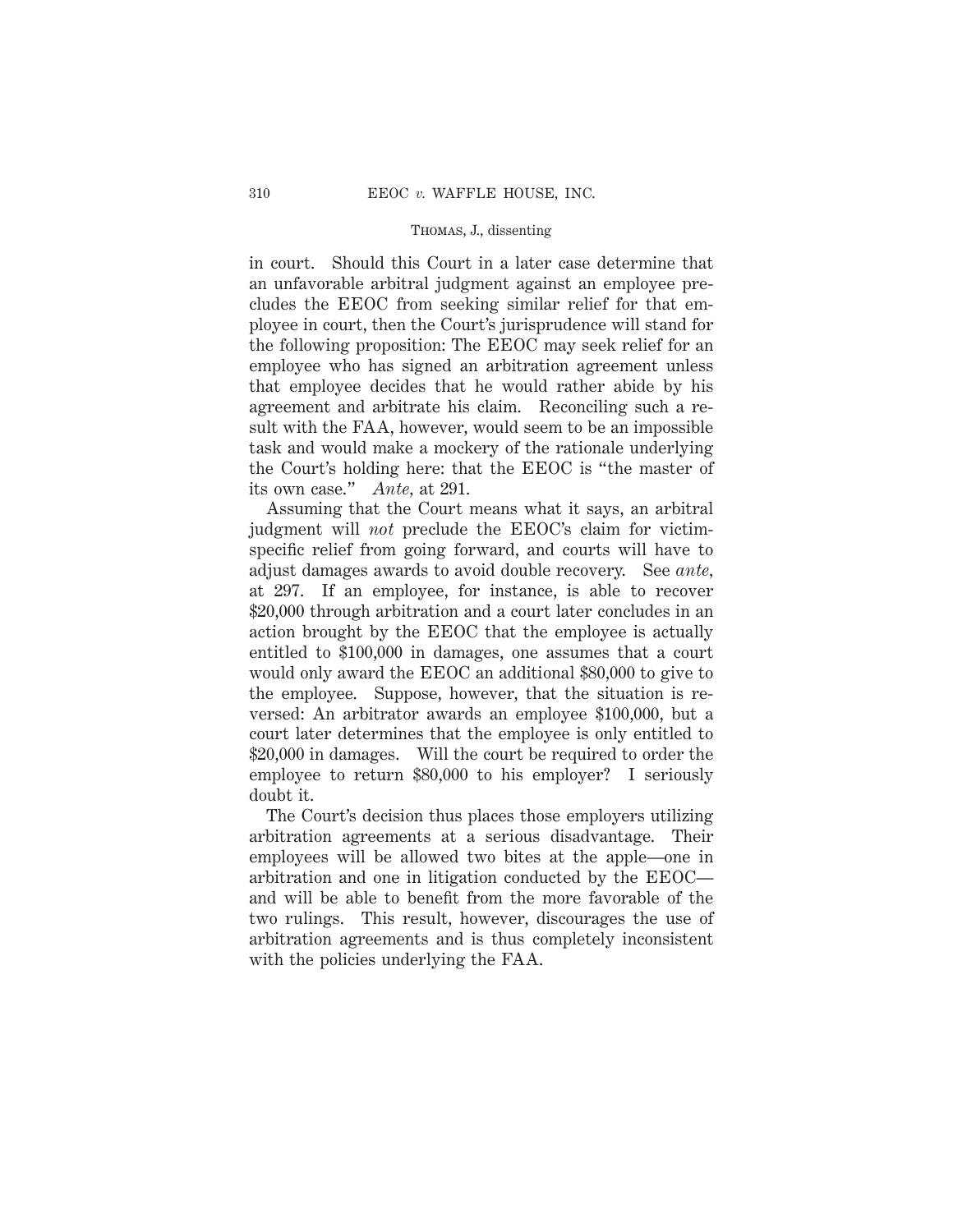### C

While the Court explicitly decides today only "whether the fact that Baker has signed a mandatory arbitration agreement limits the remedies available to the EEOC," *ibid.,* its opinion sets this Court on a path that has no logical or principled stopping point. For example, if "[t]he statute clearly makes the EEOC the master of its own case," *ante,* at 291, and the filing of a charge puts the Commission "in command of the process," *ibid.,* then it is likely after this decision that an employee's decision to enter into a settlement agreement with his employer no longer will preclude the EEOC from obtaining relief for that employee in court.

While the Court suggests that ordinary principles of mootness "may apply to EEOC claims," *ante,* at 298, this observation, given the reasoning in the Court's opinion, seems largely beside the point. It should go without saying that mootness principles apply to EEOC claims. For instance, if the EEOC settles claims with an employer, the Commission obviously cannot continue to pursue those same claims in court. An employee's settlement agreement with an employer, however, does not "moot" an action brought by the EEOC nor does it preclude the EEOC from seeking broadbased relief. Rather, a settlement may only limit the EEOC's ability to obtain victim-specific relief for the employee signing the settlement agreement. See, *e. g., Goodyear Aerospace Corp.,* 813 F. 2d, at 1541–1544.

The real question addressed by the Court's decision today is whether an employee can enter into an agreement with an employer that limits the relief the EEOC may seek in court on that employee's behalf. And if, in the Court's view, an employee cannot compromise the EEOC's ability to obtain particular remedies by signing an arbitration agreement, then I do not see how an employee may be permitted to do the exact same thing by signing a settlement agreement. See *Scherk* v. *Alberto-Culver Co.,* 417 U. S. 506, 511 (1974)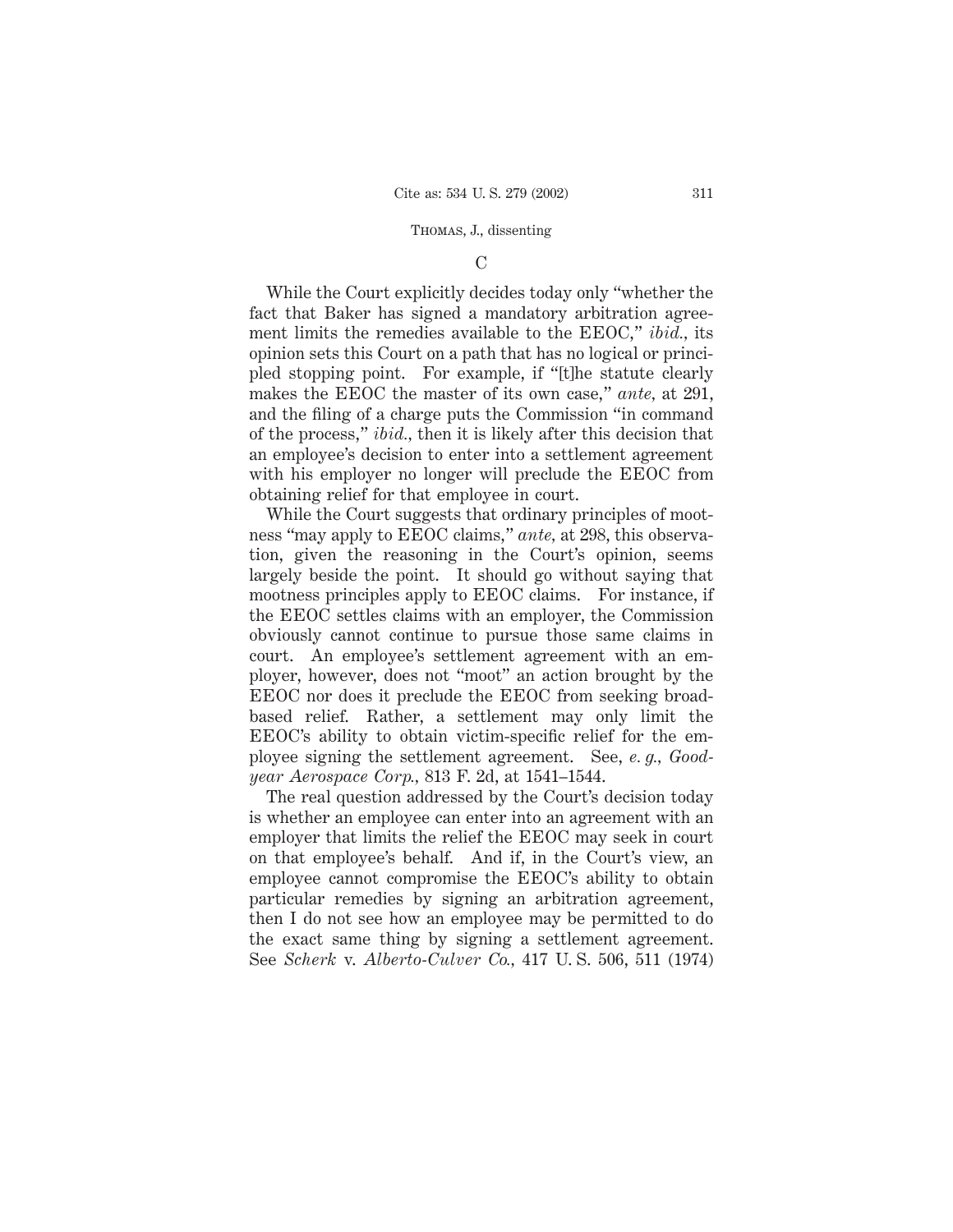(noting that one purpose of the FAA is to place arbitration agreements " upon the same footing as other contracts'" (citation omitted)). The Court's reasoning, for example, forecloses the argument that it would be inappropriate under 42 U.S.C.  $\S 2000e-5(g)(1)$  for a court to award victim-specific relief in any case where an employee had already settled his claim. If the statutory provision, according to the Court, does not "permit a court to announce a categorical rule precluding an expressly authorized form of relief as inappropriate in all cases in which the employee has signed an arbitration agreement," then it surely does not "constitute authorization for [a] judge-made, *per se* rul[e]" barring the EEOC from obtaining victim-specific remedies on behalf of an employee who has signed a valid settlement agreement. *Ante,* at 292, 293.

Unfortunately, it is therefore likely that under the logic of the Court's opinion the EEOC *now will be able* to seek victim-specific relief in court on behalf of employees who have already settled their claims. Such a result, however, would contradict this Court's suggestion in *Gilmer* that employment discrimination disputes "can be settled . . . without any EEOC involvement." 500 U. S., at 28. More importantly, it would discourage employers from entering into settlement agreements and thus frustrate Congress' desire to expedite relief for victims of discrimination, see *Ford Motor Co.* v. *EEOC,* 458 U. S., at 221; *Occidental Life,* 432 U. S., at 364–365, and to resolve employment discrimination disputes out of court. See 42 U. S. C. § 12212 (encouraging alternative means of dispute resolution, including settlement negotiations, to avoid litigation under the ADA).

### III

Rather than allowing the EEOC to undermine a valid and enforceable arbitration agreement between an employer and an employee in the manner sanctioned by the Court today, I would choose a different path. As this Court has stated,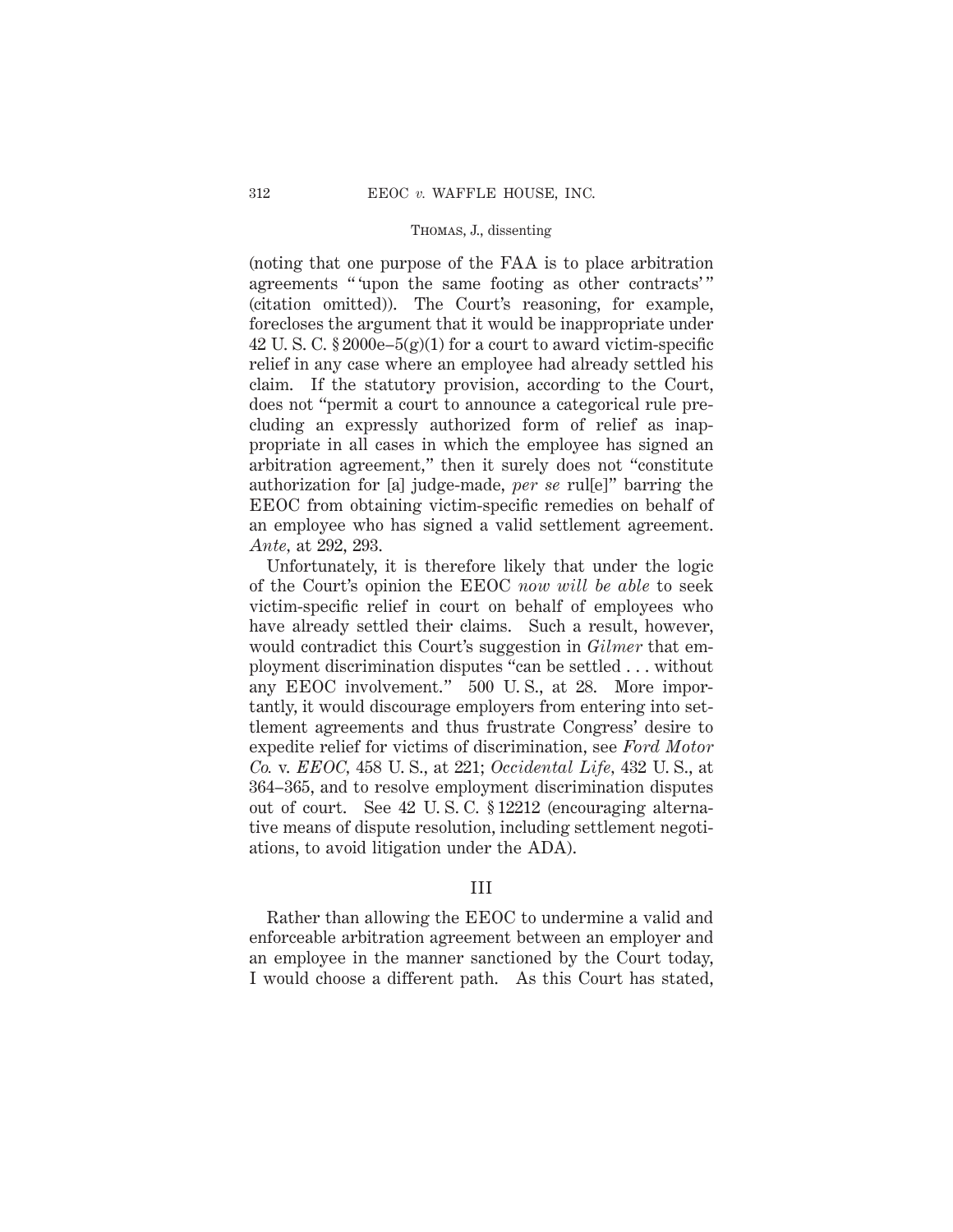courts are "not at liberty to pick and choose among congressional enactments, and when two statutes are capable of coexistence, it is the duty of the courts, absent a clearly expressed congressional intention to the contrary, to regard each as effective." *Pittsburgh & Lake Erie R. Co.* v. *Railway Labor Executives' Assn.,* 491 U. S. 490, 510 (1989). In this case, I think that the EEOC's statutory authority to enforce the ADA can be easily reconciled with the FAA.

Congress has not indicated that the ADA's enforcement scheme should be interpreted in a manner that undermines the FAA. Rather, in two separate places, Congress has specifically encouraged the use of arbitration to resolve disputes under the ADA. First, in the ADA itself, Congress stated: "Where appropriate and to the extent authorized by law, the use of alternative means of dispute resolution, including settlement negotiations, conciliation, facilitation, mediation, factfinding, minitrials, and *arbitration, is encouraged to resolve disputes arising under this chapter.*" 42 U. S. C. § 12212 (emphasis added). Second, Congress used virtually identical language to encourage the use of arbitration to resolve disputes under the ADA in the Civil Rights Act of 1991. See Pub. L. 102–166, § 118, 105 Stat. 1081.13

The EEOC contends that these provisions do not apply to this dispute because the Commission has not signed an arbitration agreement with Waffle House and the provisions encourage arbitration "only when the parties have consented to arbitration." Reply Brief for Petitioner 17. Remarkably, the EEOC at the same time questions whether it even has the statutory authority to take this step. See Brief

<sup>&</sup>lt;sup>13</sup> This provision states: "Where appropriate and to the extent authorized by law, the use of alternative means of dispute resolution, including settlement negotiations, conciliation, facilitation, mediation, factfinding, minitrials, and arbitration, is encouraged to resolve disputes arising under the Acts or provisions of Federal law amended by this title." Among "the Acts or provisions of Federal law" amended by the Civil Rights Act of 1991 was the ADA. See Pub. L. 102–166, § 118, 105 Stat. 1081.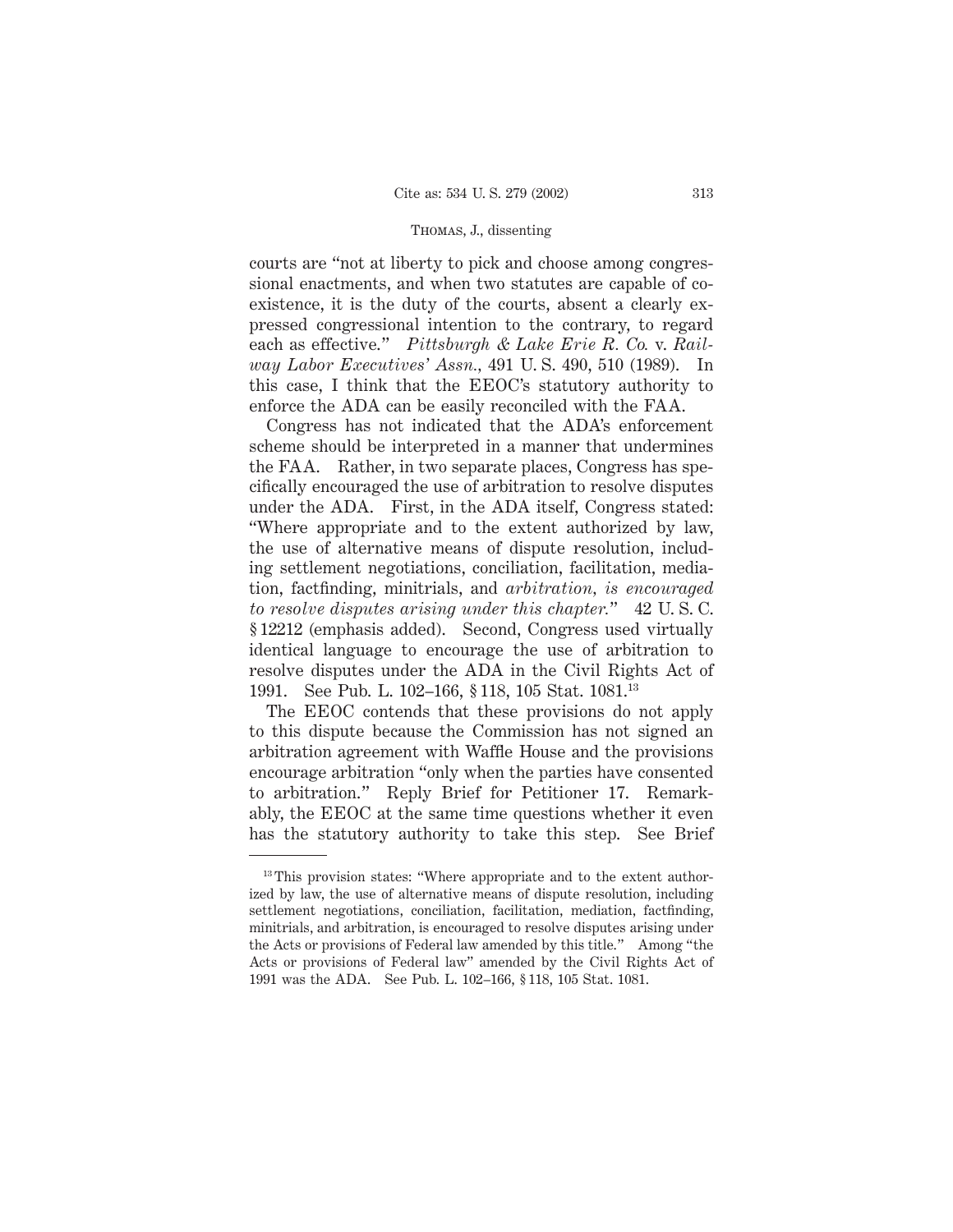for Petitioner 22, n. 7. As a result, the EEOC's view seems to be that Congress has encouraged the use of arbitration to resolve disputes under the ADA only in situations where the EEOC does not wish to bring an enforcement action in court. This limiting principle, however, is nowhere to be found in § 12212. The use of arbitration to resolve all disputes under the ADA is clearly "authorized by law." See Part I, *supra*. Consequently, I see no indication that Congress intended to grant the EEOC authority to enforce the ADA in a manner that undermines valid and enforceable arbitration agreements.14

In the last 20 years, this Court has expanded the reach and scope of the FAA, holding, for instance, that the statute applies even to state-law claims in state court and pre-empts all contrary state statutes. See *Allied-Bruce Terminix Cos.* v. *Dobson,* 513 U. S. 265 (1995); *Southland Corp.* v. *Keating,* 465 U. S. 1 (1984). I have not always agreed with this Court's jurisprudence in this area, see, *e. g., Allied-Bruce, supra,* at 285–297 (Thomas, J., dissenting), but it seems to me that what's good for the goose is good for the gander. The Court should not impose the FAA upon States in the absence of any indication that Congress intended such a result, see *Southland, supra,* at 25–30 (O'Connor, J., dissenting), yet refuse to interpret a *federal* statute in a manner

<sup>&</sup>lt;sup>14</sup> I do not see the relevance of the Court's suggestion that its decision will only "have a negligible effect on the federal policy favoring arbitration" because the EEOC brings relatively few lawsuits. *Ante,* at 291, n. 7. In my view, either the EEOC has been authorized by statute to undermine valid and enforceable arbitration agreements, such as the one at issue in this case, or one should read the Commission's enforcement authority and the FAA in a harmonious manner. This Court's jurisprudence and the proper interpretation of the relevant statutes should not depend on how many cases the EEOC chooses to prosecute in any particular year. I simply see no statutory basis for the Court's implication that the EEOC has the authority to undermine valid and enforceable arbitration agreements so long as the Commission only opts to interfere with a relatively limited number of agreements.